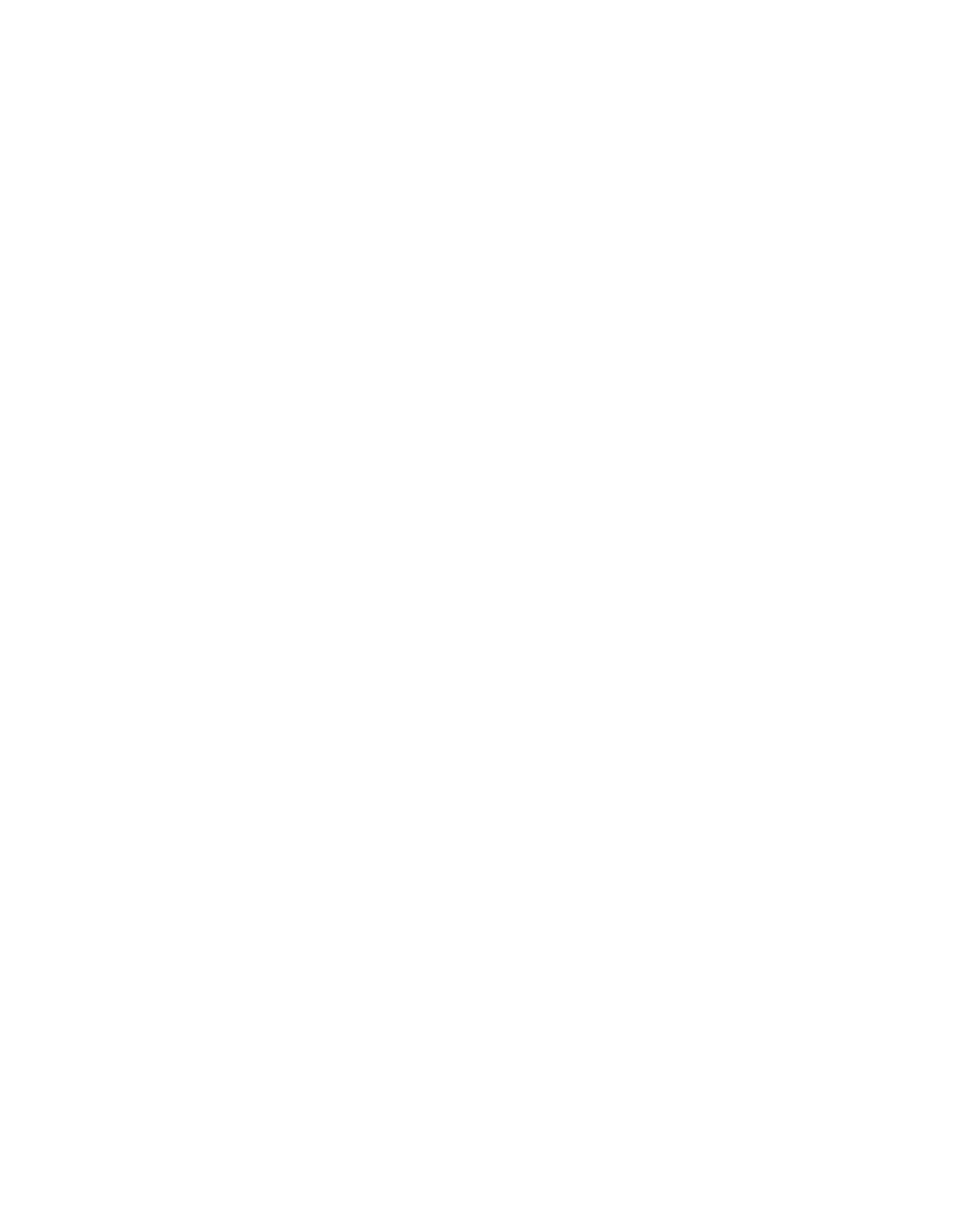# Series 2200

# Multichannel Programmable DC Power Supplies User Manual

© 2012, Keithley Instruments, Inc.

Cleveland, Ohio, U.S.A.

All rights reserved.

Any unauthorized reproduction, photocopy, or use the information herein, in whole or in part, without the prior written approval of Keithley Instruments, Inc. is strictly prohibited.

All Keithley Instruments product names are trademarks or registered trademarks of Keithley Instruments, Inc. Other brand names are trademarks or registered trademarks of their respective holders.

Document number: 2220S-900-01 Rev. B / October 2012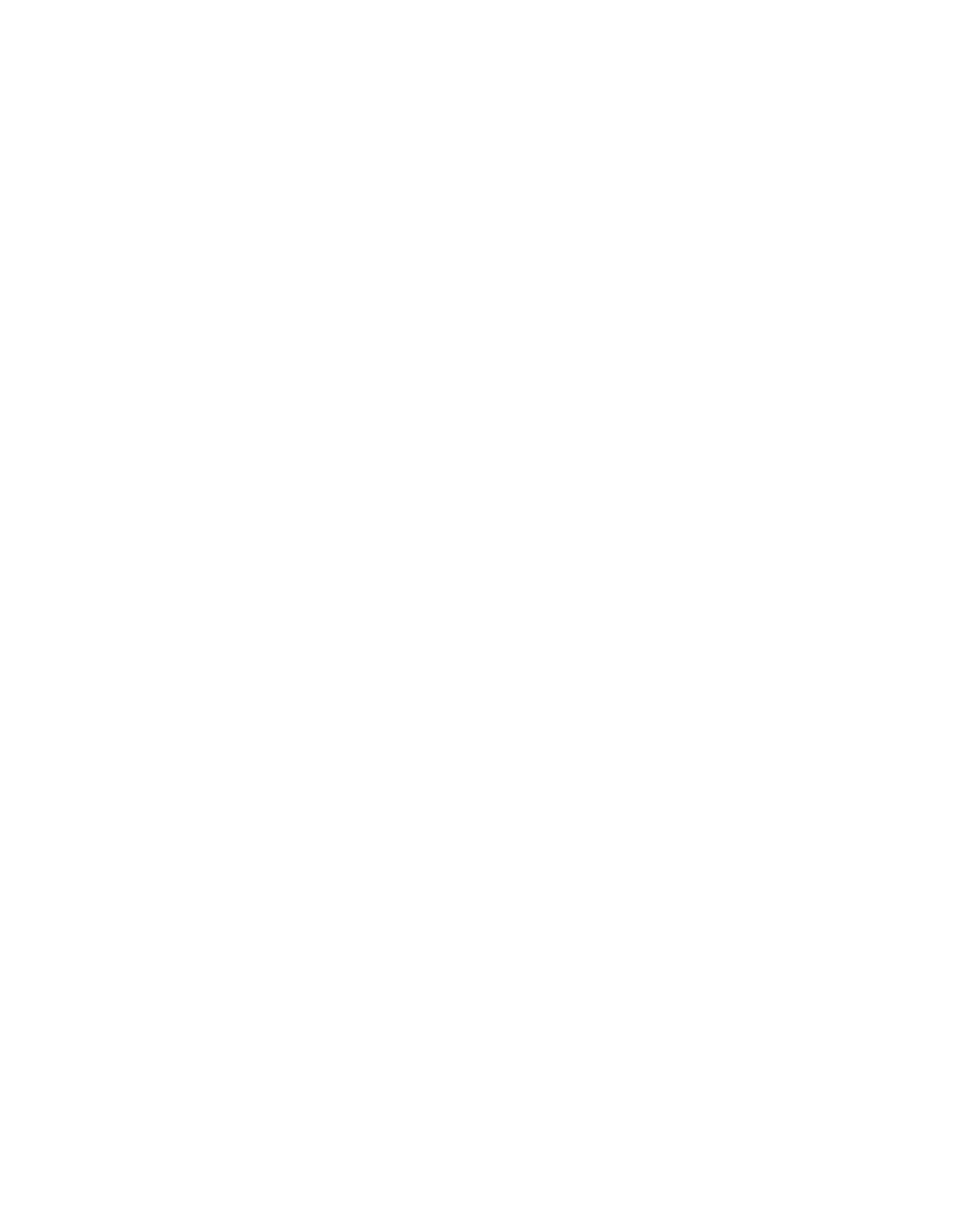# **Table of Contents**

|       | ji             |
|-------|----------------|
|       | jï             |
|       | ji             |
|       | jj             |
|       | jj             |
|       | Ϊij            |
|       | iii            |
|       | 1              |
|       | 1              |
|       | 1              |
|       | $\overline{c}$ |
|       | $\overline{2}$ |
|       | 4              |
|       | 5              |
|       | 9              |
|       | 11             |
|       | 12             |
|       | 15             |
|       | 16             |
|       | 16             |
|       | 17             |
|       | 19             |
|       | 21             |
|       | 22             |
|       | 22             |
| Index |                |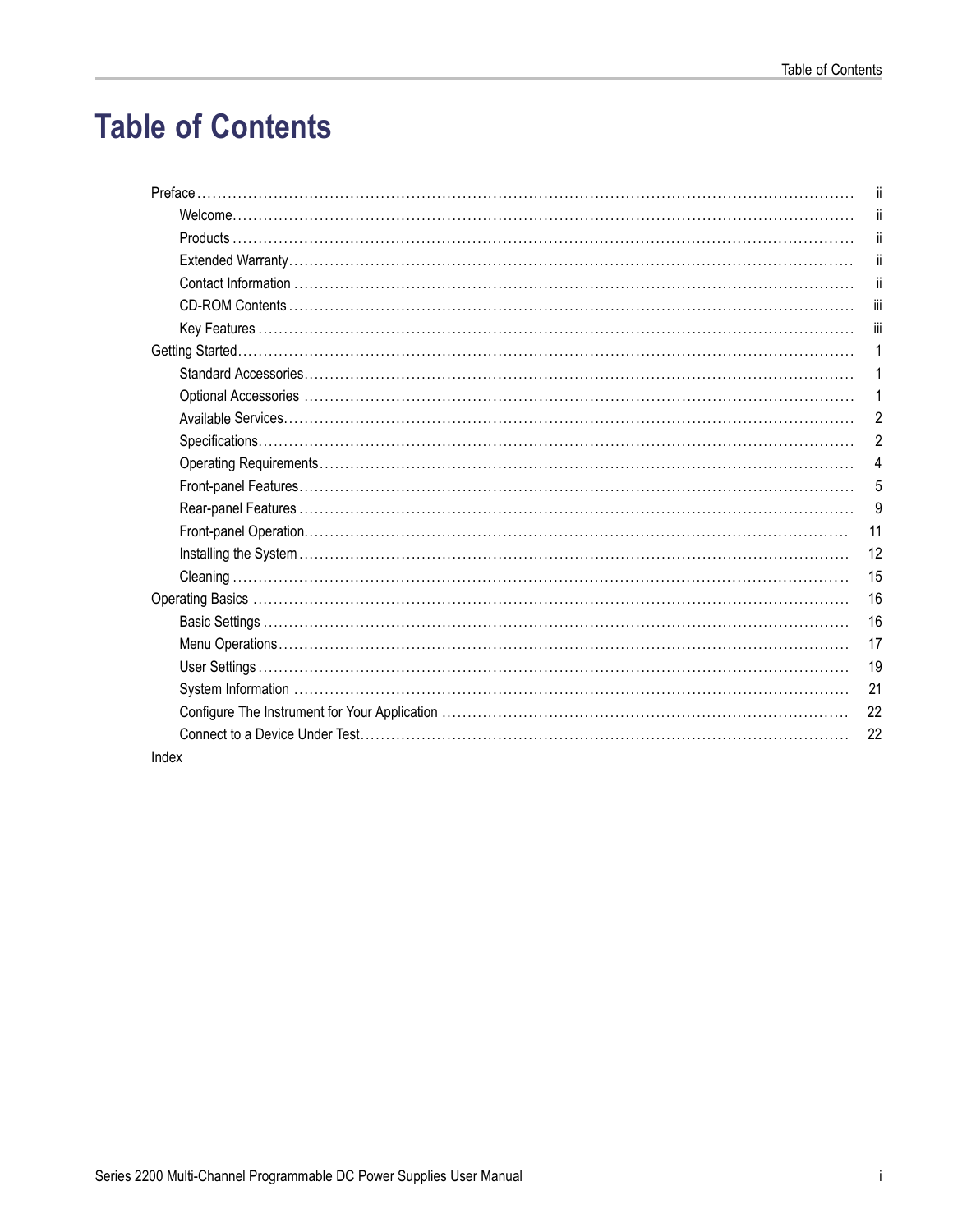# <span id="page-5-0"></span>**Preface**

### **Welcome**

Thank you for using a Keithley Instruments product. The Series 2200 Multichannel Programmable DC Power Supplies are flexible DC sources designed to power a wide range of applications. The model 2230-30-1 offers three power channels and the model 2220-30-1 provides two channels. The output channels on both models are independent and isolated, allowing you to power circuits with different references or polarities. Each channel can be enabled or disabled as your application requires. All outputs feature remote sense capability which can be used to reduce the effect of lead resistance, delivering 0.03% basic voltage accuracy even when using long leads. Basic current accuracy is 0.1% for all channels and linear regulation delivers low noise – less than 3 mVp-p. Flexible display modes make it easy to use the two 30 V outputs in combination, and the USB interface makes it easy to build PC-based systems without converters or special cables.

These compact power supplies cover a wide range of applications without covering a lot of bench space. Versions of these power supplies are available for use at 100 VAC nominal line voltage which is common in Japan. These versions are indicated by the "J" suffix.

# **Products**

This manual contains information about the following products:

| <b>Model</b> | <b>Description</b>                                    |
|--------------|-------------------------------------------------------|
| 2220-30-1    | Dual Channel Programmable DC Power Supply             |
| 2220J-30-1   | Dual Channel Programmable DC Power Supply for Japan   |
| 2230-30-1    | Triple Channel Programmable DC Power Supply           |
| 2230J-30-1   | Triple Channel Programmable DC Power Supply for Japan |

# **Extended Warranty**

Additional years of warranty coverage are available on many products. These valuable contracts protect you from unbudgeted service expenses and provide additional years of protection at a fraction of the price of a repair. Extended warranties are available on new and existing products. Contact your local Keithley Instruments representative for details.

# **Contact Information**

If you have any questions after reviewing this information, please use the following sources:

- **1.** Keithley Instruments website (http://www.keithley.com)
- **2.** Keithley web forum (http://forum.keithley.com)
- **3.** Call Keithley Instruments corporate headquarters (toll-free inside the U.S. and Canada only) at 1-888-KEITHLEY (1-888-534-8453), or from outside the U.S. at +1-440-248-0400. For worldwide contact numbers, visit the Keithley Instruments website (http://www.keithley.com).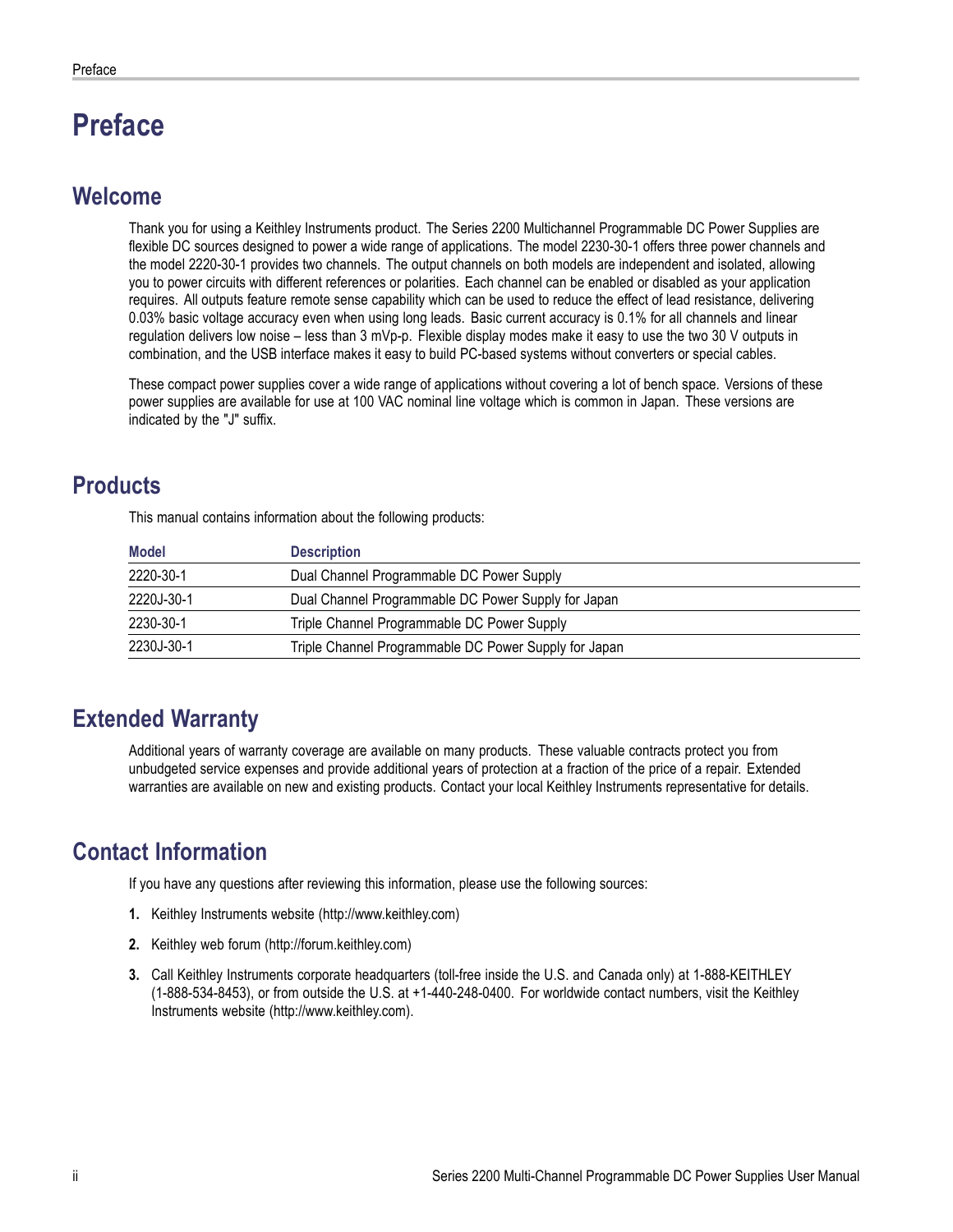## <span id="page-6-0"></span>**CD-ROM Contents**

A CD-ROM is shipped with each Series 2200 order. The Series 2200 Product Information CD-ROM contains:

- **User manual**: Includes a description of connections, operation information, and maintenance information. Users looking for basic operating information and an in-depth description of the way the instrument works (including troubleshooting and optimization) should refer to this manual.
- **Quick Start Front Panel and Programming Operation Guide**: Includes information about front panel operation and corresponding SCPI command codes to perform essential functions.
- **Specifications and performance verification manual**: Includes instrument specifications and procedures to verify that instrument accuracy is within the limits stated in the instrument's one-year accuracy specifications.
- **Programmer's manual**: Includes instrument programming information. Programmers looking for command references should refer to this manual.
- **PC Connectivity manual**: Includes instructions for installing software, drivers, and files to use LabVIEW SignalExpress Edition software to remotely acquire data and measurements from supported instruments.
- **Drivers and release notes**: IVI Instrument Driver, driver for National Instruments LabVIEW™, and related release **The State** notes; SignalExpress Step and related release notes.
- **Keithley I/O layer and release notes**.
- **Security and declassification instructions**: Includes information about how to sanitize and secure the instrument for customers with security concerns.

For the latest drivers and additional support information, see the Keithley Instruments website (http://www.keithley.com).

### **Key Features**

The Series 2200 instruments offer:

- $\blacksquare$  Two 30 V at 1.5 A channels
- $\blacksquare$  6 V at 5 A, a third channel (2230 models only)
- 3-year factory warranty extendable to 5 years
- **Linear regulation**
- 0.03% Basic voltage accuracy
- 0.1% Basic current accuracy
- Less than 3 mV<sub>pp</sub> ripple and noise
- Remote sense to compensate for lead resistance
- 30 user-defined setup memories
- USB Device port on rear-panel for PC connectivity and remote programming
- Works with National Instruments LabVIEW SignalExpress™ Tektronix Limited Edition Software which is available for download at www.tektronix.com/downloads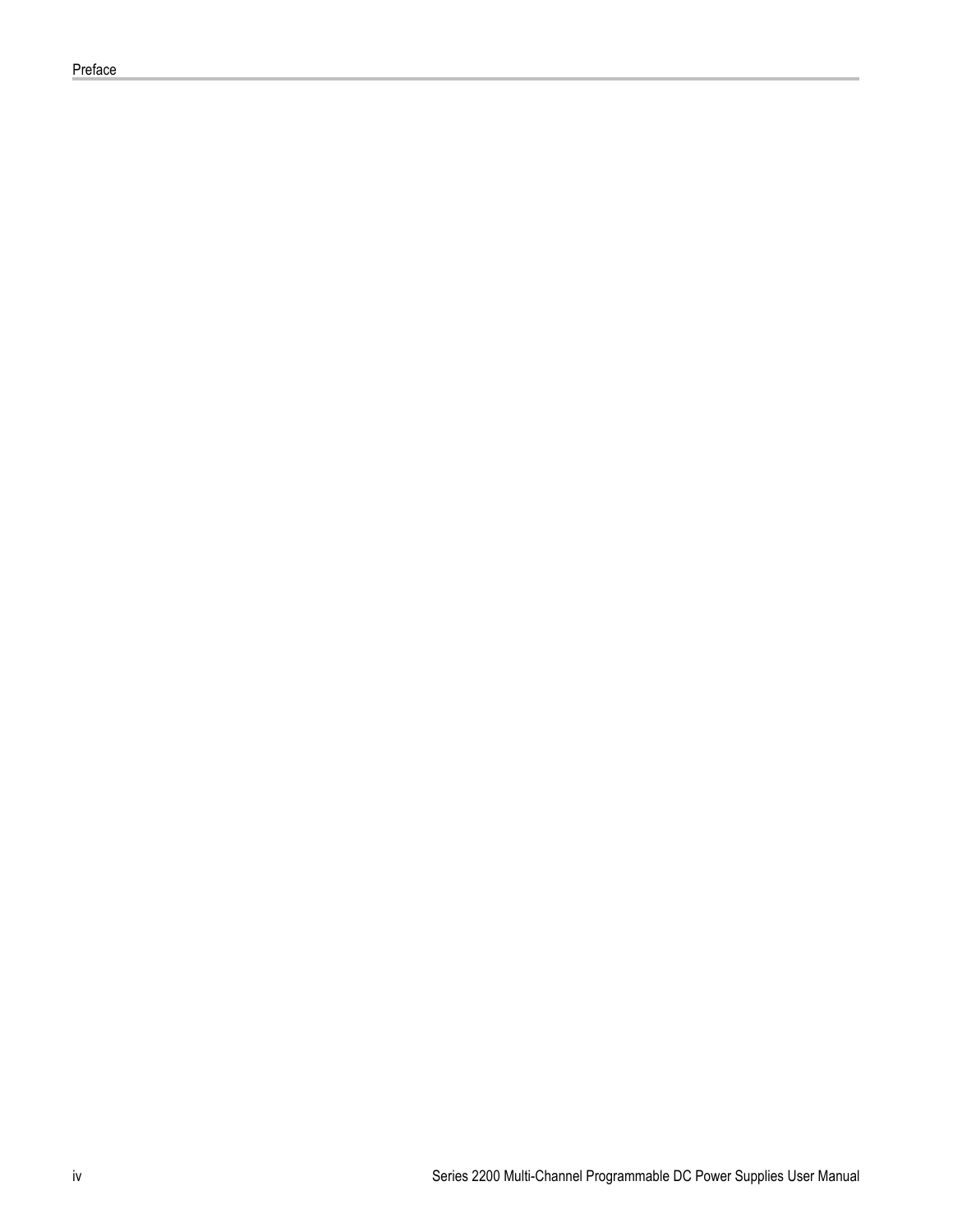# <span id="page-8-0"></span>**Getting Started**

### **Standard Accessories**

For the current list of standard and optional accessories, upgrades, and options available for your power supply, visit the Keithley website, www.Keithley.com.

#### **Table 1: Standard accessories**

| <b>Accessory</b>            | <b>Keithley part</b><br>number                                                               |              |  |  |
|-----------------------------|----------------------------------------------------------------------------------------------|--------------|--|--|
| page iii, CD-ROM Contents.) | Series 2200 Product Information CD-ROM. You can view a list of the contents of this CD. (See | 2220S-950-01 |  |  |
|                             | Rear Panel Mating Connector with shorting clips for 2220-30-1 and 2230-30-1                  | CS-1655-15   |  |  |
| Certificate of calibration  |                                                                                              |              |  |  |
| Power Cord <sup>1</sup>     | One of the following:                                                                        |              |  |  |
|                             | North America (Option A0). The factory sets the 110V/220V selector switch<br>to 110 V.       |              |  |  |
|                             | Universal Euro (Option A1). The factory sets the 110V/220V selector switch<br>to 220 V.      |              |  |  |
|                             | United Kingdom (Option A2). The factory sets the 110V/220V selector switch<br>to 220 V.      |              |  |  |
|                             | Australia (Option A3). The factory sets the 110V/220V selector switch to 220 V.              |              |  |  |
|                             | Chile, Italy (Option A4). The factory sets the 110V/220V selector switch to 220 V.           |              |  |  |
|                             | Switzerland (Option A5). The factory sets the 110V/220V selector switch to<br>220 V.         |              |  |  |
|                             | Denmark (Option A7). The factory sets the 110V/220V selector switch to 220 V.                |              |  |  |
|                             | Israel (Option A8). The factory sets the 110V/220V selector switch to 220 V.                 |              |  |  |
|                             | Argentina (Option A9). The factory sets the 110V/220V selector switch to 220 V.              |              |  |  |
|                             | China (Option A10). The factory sets the 110V/220V selector switch to 220 V.                 |              |  |  |
|                             | India (Option A11). The factory sets the 110V/220V selector switch to 220 V.                 |              |  |  |

**1** Models 2220J-30-1 and 2230J-30-1 come standard with a Japanese power cord. No other power cord options are available for these models.

## **Optional Accessories**

For the current list of standard and optional accessories, upgrades, and options available for your power supply, visit the Keithley website, www.Keithley.com.

#### **Table 2: Optional accessories**

| <b>Accessory</b>                                     | <b>Keithley part</b><br>number |
|------------------------------------------------------|--------------------------------|
| Fixed Mount Rack Kit                                 | 4299-7                         |
| Series 2200 Multichannel Rear Panel Mating Connector | CS-1655-15                     |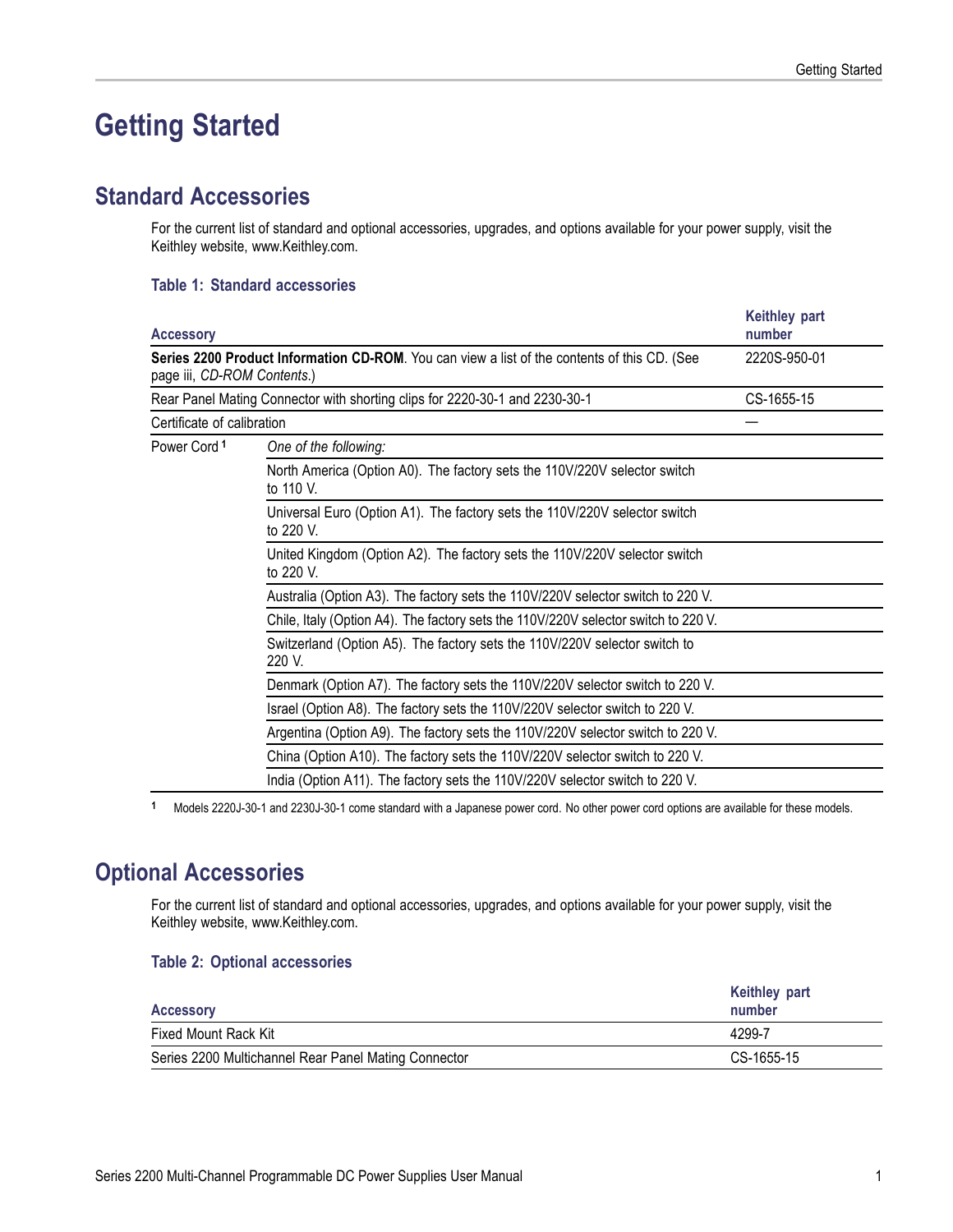## <span id="page-9-0"></span>**Available Services**

For the current list of available services and accessories, upgrades, and options for your instrument, visit the Keithley website, www.keithley.com.

#### **Table 3: Available services**

| <b>Service</b>                                                        | Keithley part numbers <sup>1</sup> |
|-----------------------------------------------------------------------|------------------------------------|
| 1-year factory warranty extended to 1 additional year from date of    | 2220-30-1-EW                       |
| shipment                                                              | 2230-30-1-EW                       |
|                                                                       | 2220J-30-1-EW                      |
|                                                                       | 2230J-30-1-EW                      |
| 3 calibrations within 3 years of service from date of shipment        | C/2220-30-1-3Y-STD                 |
|                                                                       | C/2230-30-1-3Y-STD                 |
|                                                                       | C/2220J-30-1-3Y-STD                |
|                                                                       | C/2230J-30-1-3Y-STD                |
| 3 (ANSI-Z540-1 compliant) calibrations within 3 years of service from | C/2220-30-1-3Y-DATA                |
| date of shipment                                                      | C/2230-30-1-3Y-DATA                |
|                                                                       | C/2220J-30-1-3Y-DATA               |
|                                                                       | C/2230J-30-1-3Y-DATA               |
| 5 calibrations within 5 years of service from date of shipment        | C/2220-30-1-5Y-STD                 |
|                                                                       | C/2230-30-1-5Y-STD                 |
|                                                                       | C/2220J-30-1-5Y-STD                |
|                                                                       | C/2230J-30-1-5Y-STD                |
| 5 (ANSI-Z540-1 compliant) calibrations within 5 years of service from | C/2220-30-1-5Y-DATA                |
| date of shipment                                                      | C/2230-30-1-5Y-DATA                |
|                                                                       | C/2220J-30-1-5Y-DATA               |
|                                                                       | C/2230J-30-1-5Y-DATA               |

**1** Select the part number that contains your instrument model. For example, you would select 2220-30-1-EW for a model 2220 instrument.

# **Specifications**

For more specifications, refer to the Specifications and Performance Verification Technical Reference included on the CD-ROM that was shipped with your instrument.

#### **Table 4: Electrical ratings for the power connection, frequency 50/60 Hz**

| <b>Model</b> | Line Selector<br><b>Switch Setting</b> | <b>Voltage Range</b> | <b>Fuse Rating</b>          | <b>Max Power</b> |
|--------------|----------------------------------------|----------------------|-----------------------------|------------------|
| 2220-30-1    | 110 V / 220 V                          | 110: 110/115/120     | For 110 V: 6.3 A TH, 250 V  | 350 VA           |
|              |                                        | 220: 220/230/240     | For 220 V: 3.15 A TH, 250 V |                  |
| 2220J-30-1   | 110 V / 220 V                          | 110:100V             | For 110 V: 6.3 A TH, 250 V  | 350 VA           |
|              |                                        | 220: 200 V           | For 220 V: 3.15 A TH, 250 V |                  |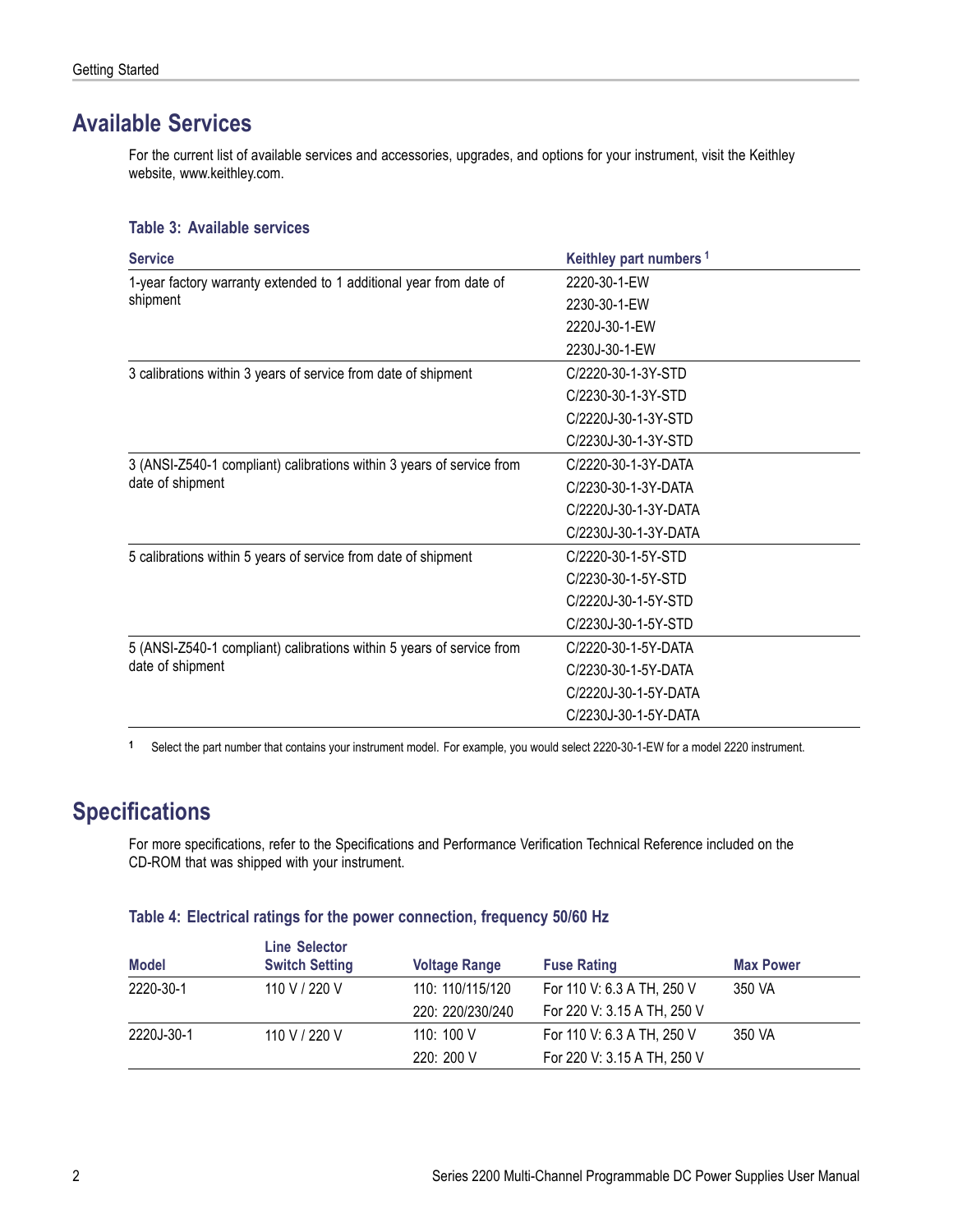| <b>Model</b> | <b>Line Selector</b><br><b>Switch Setting</b> | <b>Voltage Range</b> | <b>Fuse Rating</b>          | <b>Max Power</b> |
|--------------|-----------------------------------------------|----------------------|-----------------------------|------------------|
| 2230-30-1    | 110 V / 220 V                                 | 110: 110/115/120     | For 110 V: 6.3 A TH, 250 V  | 450 VA           |
|              |                                               | 220: 220/230/240     | For 220 V: 3.15 A TH, 250 V |                  |
| 2230J-30-1   | 110 V / 220 V                                 | 110: 100 $V$         | For 110 V: 6.3 A TH, 250 V  | 450 VA           |
|              |                                               | 220: 200 V           | For 220 V: 3.15 A TH, 250 V |                  |

#### **Table 4: Electrical ratings for the power connection, frequency 50/60 Hz (cont.)**

#### **Table 5: Environmental performance for all models**

| <b>Parameter</b> | <b>Description</b>                                                |
|------------------|-------------------------------------------------------------------|
| Temperature      | Operating: $+0$ °C to $+40$ °C                                    |
| Humidity         | Operating:                                                        |
|                  | 5% to 95% relative humidity (% RH) at up to 40 °C, non-condensing |
| Altitude         | Operating: 100% capability up to 2,000 meters                     |

#### **Nominal Voltage Ratings**

There are two ranges for all models, selectable by the line-voltage selector switch. Check the voltage select switch on the bottom of the power supply before turning it on:

- 110 V setting, 110 / 115 / 120 VAC
- 220 V setting, 220 / 230 / 240 VAC

Fluctuations must not exceed 10% of the nominal rated voltage.

### **Float Voltage Rating**

Float voltage rating: Any output can be floated up to 240 V (DC + pk AC with AC limited to a maximum of 3 V pk-pk and maximum of 60 Hz) relative to any other output terminal. The remote sense terminals should remain within 1 V of their respective outputs to avoid possible damage.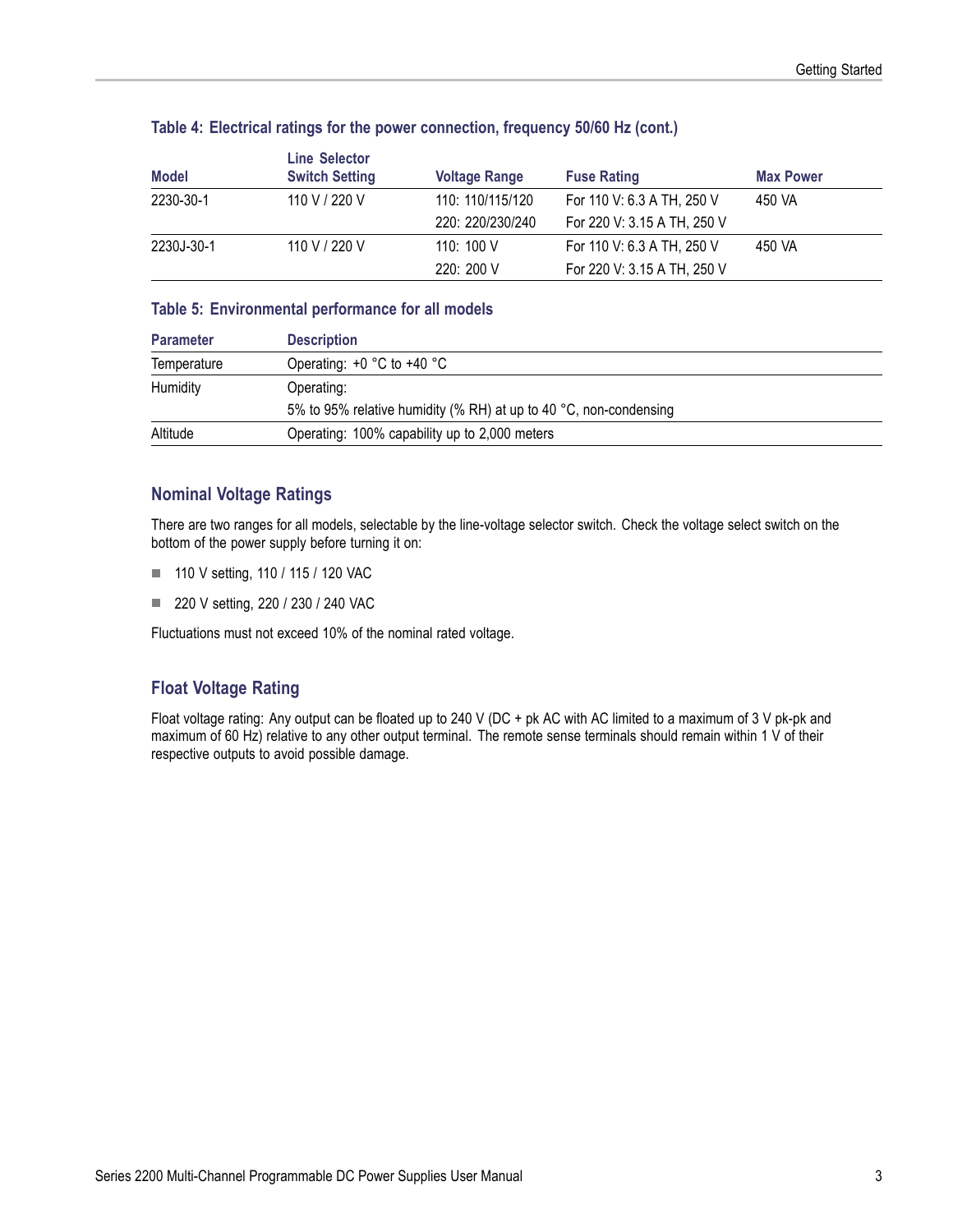## <span id="page-11-0"></span>**Operating Requirements**

**1.** Place the instrument on a bench or similar surface with the bottom of the instrument closest to the surface.



*WARNING. Do not stand the instrument on its rear-panel. This position is unstable and the instrument might tip over and be* damaged or fall on someone and cause injury. To avoid damage to the instrument or bodily injury, only place the instrument *so that the bottom of the instrument is laid flat on a stable surface.*

**2.** Before operating, ensure that the ambient temperature is between +0  $^{\circ}$ C and +40  $^{\circ}$ C (+32  $^{\circ}$ F to +104  $^{\circ}$ F).



*WARNING. To ensure proper cooling, keep the front, sides, and rear of the instrument clear of obstructions.*



*WARNING. Observe all safety precautions listed in this manual before using this product and any associated instruments. Although some instruments and accessories would be used with non-hazardous voltages, there are situations where hazardous conditions may be present. This product is intended for use by qualified personnel who recognize shock hazards and are familiar with the safety precautions required to avoid possible injury. Read and follow all installation, operation, and maintenance information carefully before using the product. Refer to this manual for complete product specifications. Before performing any maintenance, disconnect the line cord and all test cables. Operators of this instrument must be protected from electric shock at all times. The responsible body must ensure that operators are prevented access and/or insulated from every connection point. In some cases, connections must be exposed to potential human contact. Product operators in these circumstances must be trained to protect themselves from the risk of electric shock. If the circuit is capable of operating at or above 1000 volts, no conductive part of the circuit may be exposed.*



*WARNING. Use properly rated load wires. All load wires must be heavy enough not to overheat when carrying the maximum short-circuit output current of the power supply. If there is more than one load, then any pair of load wires must be capable of safely carrying the full-rated short-circuit output current of the power supply.*



*WARNING. Do not loosen any screw on this product, except those in the rear connector, which are intended to retain attached external wires to the connector. There are no user serviceable components inside.*



*WARNING. To reduce risk of fire and shock, ensure the mains supply voltage fluctuations do not exceed 10% of the operating voltage range.*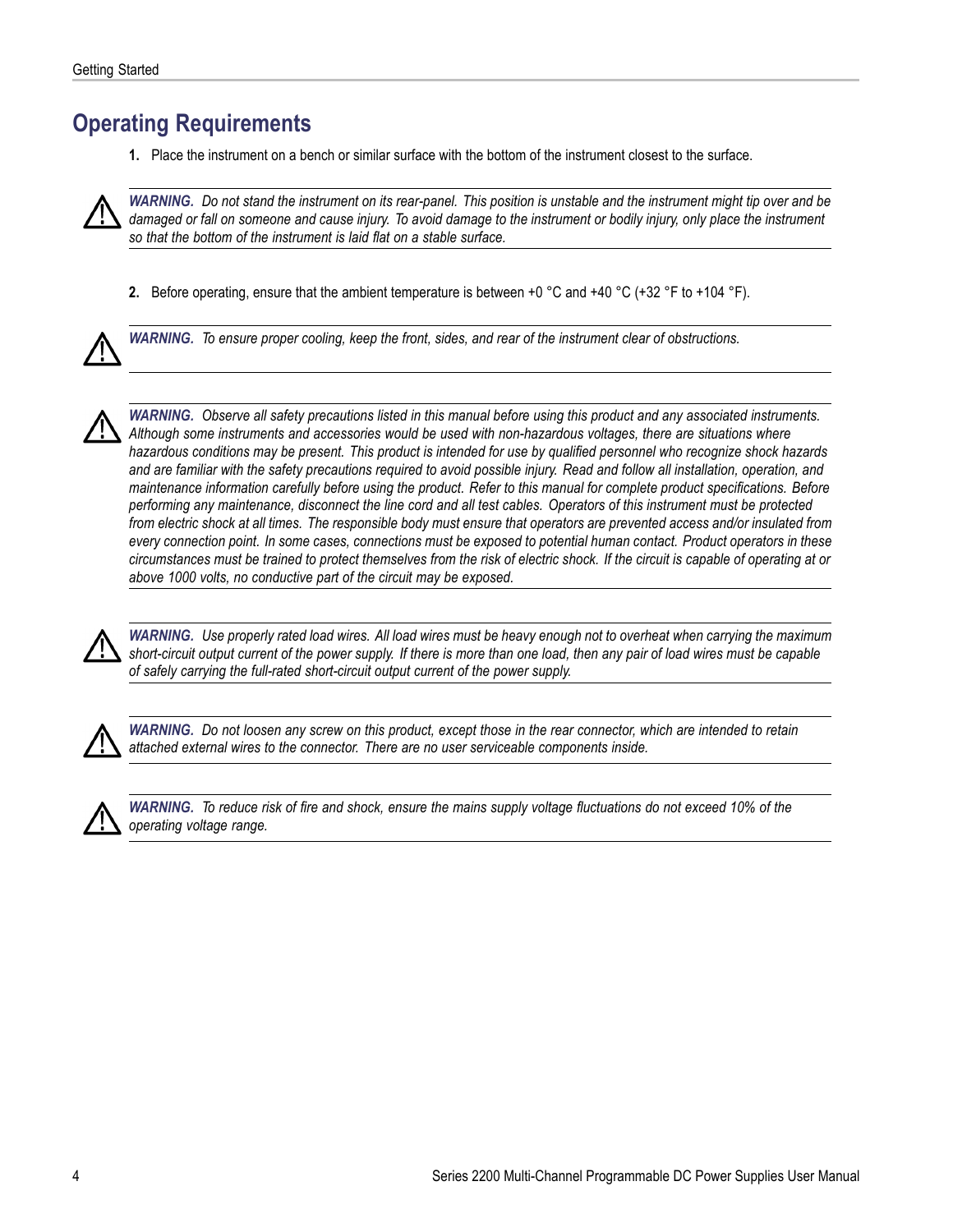# <span id="page-12-0"></span>**Front-panel Features**

Controls and display elements are shown in the following illustrations and tables.



**Figure 1: Front-panel of the model 2230-30-1, which has three output channels.**

- **1.** Display
- **2.** Top row: Voltage readings or settings for each channel.

Bottom row: Current readings or settings for each channel.

- **3.** Up, down, right, and left arrow keys and **Enter** button
- **4.** Multipurpose knob. Rotate to increase or decrease digits or to select menu items
- **5.** Output connectors
- **6. Save** and **Recall** function buttons
- **7.** Number keys (**0** to **9** and **Esc**) for direct numeric entry
- **8.** Channel select buttons
- **9. V-Set**, **I-Set**, **Menu (Local)**, and **Output On/Off** function buttons
- **10.** Power button

#### **Function button descriptions**

| <b>Button</b> | <b>Description</b>     |
|---------------|------------------------|
| V-Set         | Sets the voltage limit |
| I-Set         | Sets the current limit |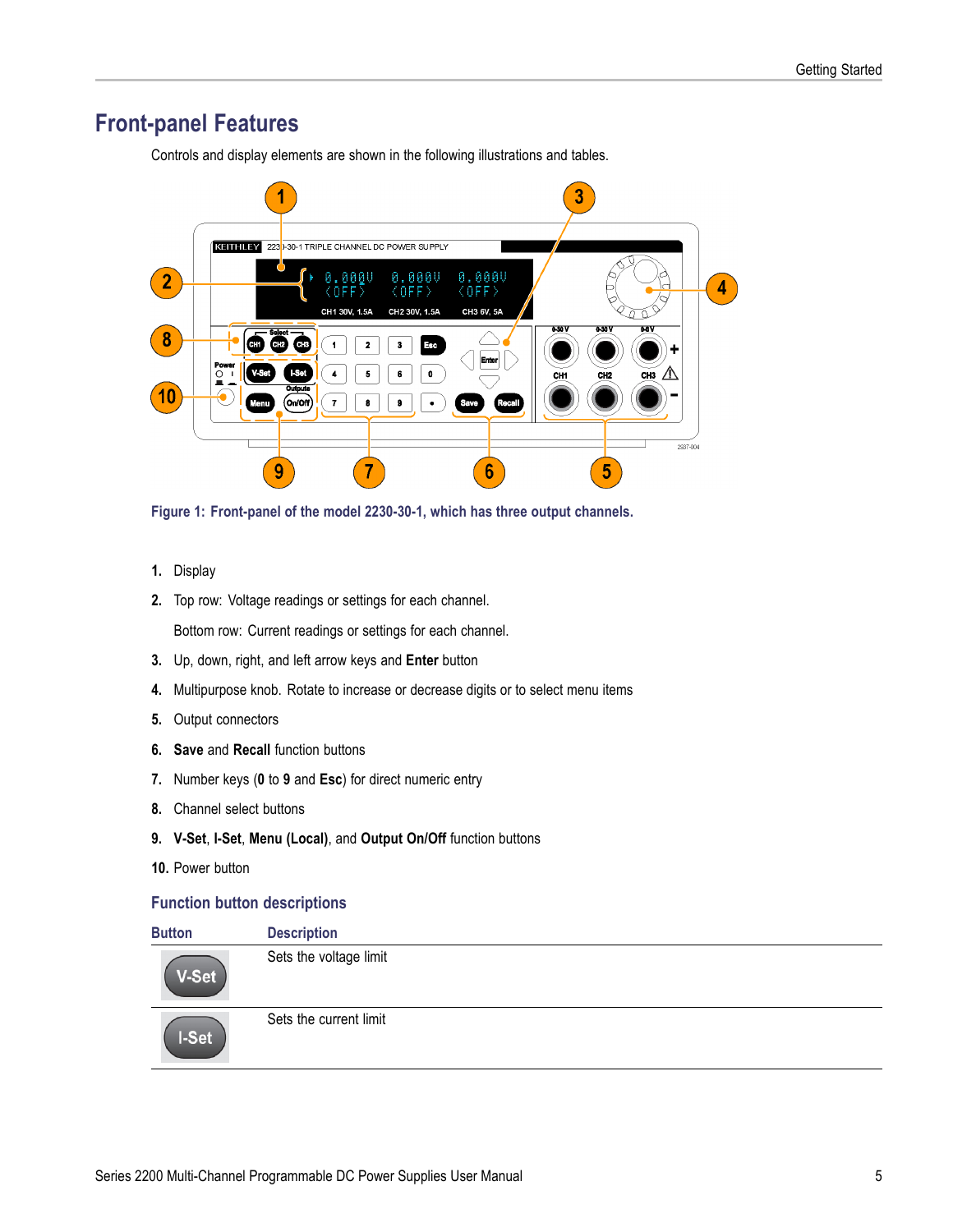| <b>Button</b>    | <b>Description</b>                                                                                                                                                                                                                                   |
|------------------|------------------------------------------------------------------------------------------------------------------------------------------------------------------------------------------------------------------------------------------------------|
| Save             | Saves the present settings to a specified setup memory location (1 to 30). Select the memory location<br>with the multipurpose knob, the up or down arrow keys, or the numeric keypad. The power supply<br>saves the settings after you push Enter.  |
| Recall           | Recalls a saved setting from a specified setup memory location (1 to 30). Select the memory location<br>with the multipurpose knob, the up or down arrow keys, or the numeric keypad. The power supply<br>recalls the settings after you push Enter. |
| Menu             | Used to access the settings menu. Navigate the settings menu with the up and down keys. Push<br>Enter to select the displayed menu item.                                                                                                             |
| <b>Select</b>    | Selects the channel to be adjusted. The cursor indicates the currently selected channel.                                                                                                                                                             |
| Output<br>Dn/Ofl | Turns on or off all enabled output channels. The regulation mode, constant voltage (CV) or constant<br>current (CC), is shown on the display when the output is turned on.                                                                           |
| Esc              | Backs out of the selected function. If the instrument's focus is in a menu, pushing Esc will back up<br>one menu level.                                                                                                                              |

### <span id="page-13-0"></span>**Function button descriptions (cont.)**

### **Menu descriptions**

| <b>Primary</b><br>Menu                        | <b>Secondary</b><br>Menu | <b>Description</b>                                                                                                                                                                                  |
|-----------------------------------------------|--------------------------|-----------------------------------------------------------------------------------------------------------------------------------------------------------------------------------------------------|
| >Default Set                                  |                          | Returns the instrument to the factory default setup values. This does not change the<br>setup memory.                                                                                               |
| >Enable<br>Channels                           |                          | Enables or disables one or more output channels.                                                                                                                                                    |
| > Protection<br>Settings                      | >Max Volt<br>Set         | Sets the maximum output voltage value to which you can set on a specified output<br>channel.                                                                                                        |
|                                               | >Output<br>Timers        | After you select "On", you can set a time period after which a specified output channel<br>will turn off.                                                                                           |
|                                               | >Key Lock                | When activated, this feature locks the front-panel controls and prompts for a password<br>to enable settings changes. This feature does not lock the power switch or the output<br>on/off switch.   |
| $>$ Track<br>CH <sub>1</sub> /CH <sub>2</sub> |                          | Maintains a constant ratio between Channel 1 and Channel 2. The ratio is the ratio<br>that is present when tracking is turned on.                                                                   |
| > Combine<br>CH <sub>1+CH2</sub>              |                          | Series V1+V2: By wiring Channel 1 and Channel 2 in series, you can output up to<br>60 V. When this setting is activated the meter will read the combined voltage across<br>Channel 1 and Channel 2. |
|                                               |                          | Parallel I1+12: By wiring Channel 1 and Channel 2 in parallel, you can drive up to 3 A.<br>When this setting is activated the meter will read the combined current from Channel<br>1 and Channel 2. |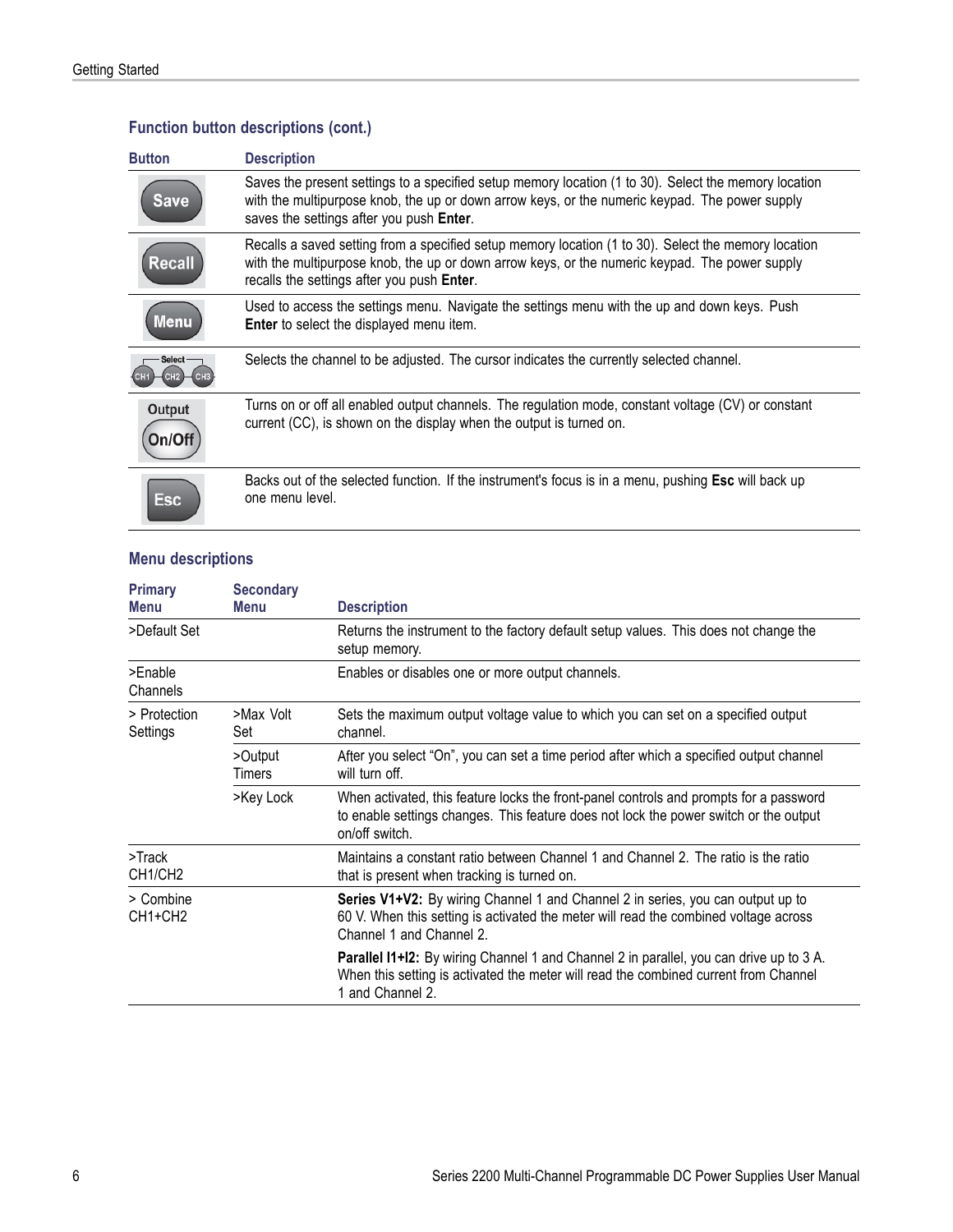### <span id="page-14-0"></span>**Menu descriptions (cont.)**

| <b>Primary</b><br>Menu | <b>Secondary</b><br>Menu | <b>Description</b>                                                                                                                                                                                                                                       |
|------------------------|--------------------------|----------------------------------------------------------------------------------------------------------------------------------------------------------------------------------------------------------------------------------------------------------|
| >User<br>Settings      | >Output<br>Recall        | Sets the power output On/Off state after power up. "On" restores the state to that<br>which was in use before the power was last turned off. "Off" disables this function and<br>configures the output channel to power up in the off state.             |
|                        |                          | <b>NOTE.</b> Wait 3 seconds after changing the settings to allow the settings to be completely<br>stored before powering off the instrument                                                                                                              |
|                        | >Save Last               | Recalls the operating parameters of the power supply after power up. It does this by<br>saving the last setting of operating parameters before you turn the instrument off and<br>then restoring the saved setting when you turn the instrument back on. |
|                        |                          | <b>NOTE.</b> Wait 3 seconds after changing the settings to allow the settings to be completely<br>stored before powering off the instrument.                                                                                                             |
|                        | >Key Beep                | Turns on or off a beeper sound when you push a button or press a key. "On" enables<br>the key sound. "Off" disables it.                                                                                                                                  |
|                        | >Knob Lock               | Locks the multipurpose knob.                                                                                                                                                                                                                             |
| >System Info           | >Address                 | Select a GPIB address. (This feature is not currently available.)                                                                                                                                                                                        |
|                        | > Error Log              | Lists all errors that have occurred.                                                                                                                                                                                                                     |
|                        | Firmware-<br>/SW version | Shows the versions of firmware installed on the instrument.                                                                                                                                                                                              |
|                        | >Cal Date                | Shows the date and time of the last calibration.                                                                                                                                                                                                         |

### **Channel status messages**

| <b>Symbol</b> | <b>Description</b>             |
|---------------|--------------------------------|
| <b>OFF</b>    | The power supply output is off |
| <b>CV</b>     | Constant voltage mode          |
| cc            | Constant current mode          |

### **Displayed error messages**

| <b>Symbol</b>                                  | <b>Description</b>                                                                                                                                                                                                                     |
|------------------------------------------------|----------------------------------------------------------------------------------------------------------------------------------------------------------------------------------------------------------------------------------------|
| <b>EEPROM Test Fail</b>                        | An EEPROM Error was detected during power-on self test. The instrument should be<br>returned to Keithley for service.                                                                                                                  |
| User Data Lost                                 | A user data error was detected during power-on self test. Turn the instrument off and then<br>turn it back on to clear the error. If the error occurs repeatedly, the instrument should be<br>returned to Keithley for service.        |
| <b>Channel Initialization</b><br><b>Failed</b> | An output channel failure was detected during power-on self test. The instrument should<br>be returned to Keithley for service.                                                                                                        |
| <b>Calibration Data Lost</b>                   | A calibration data error was detected during power-on self test. Turn the instrument off and<br>then turn it back on to clear the error. If the error occurs repeatedly, the instrument should<br>be returned to Keithley for service. |
| <b>Setup x Save Failure!</b>                   | Saving a setup to memory x failed. The instrument should be returned to Keithley for service.                                                                                                                                          |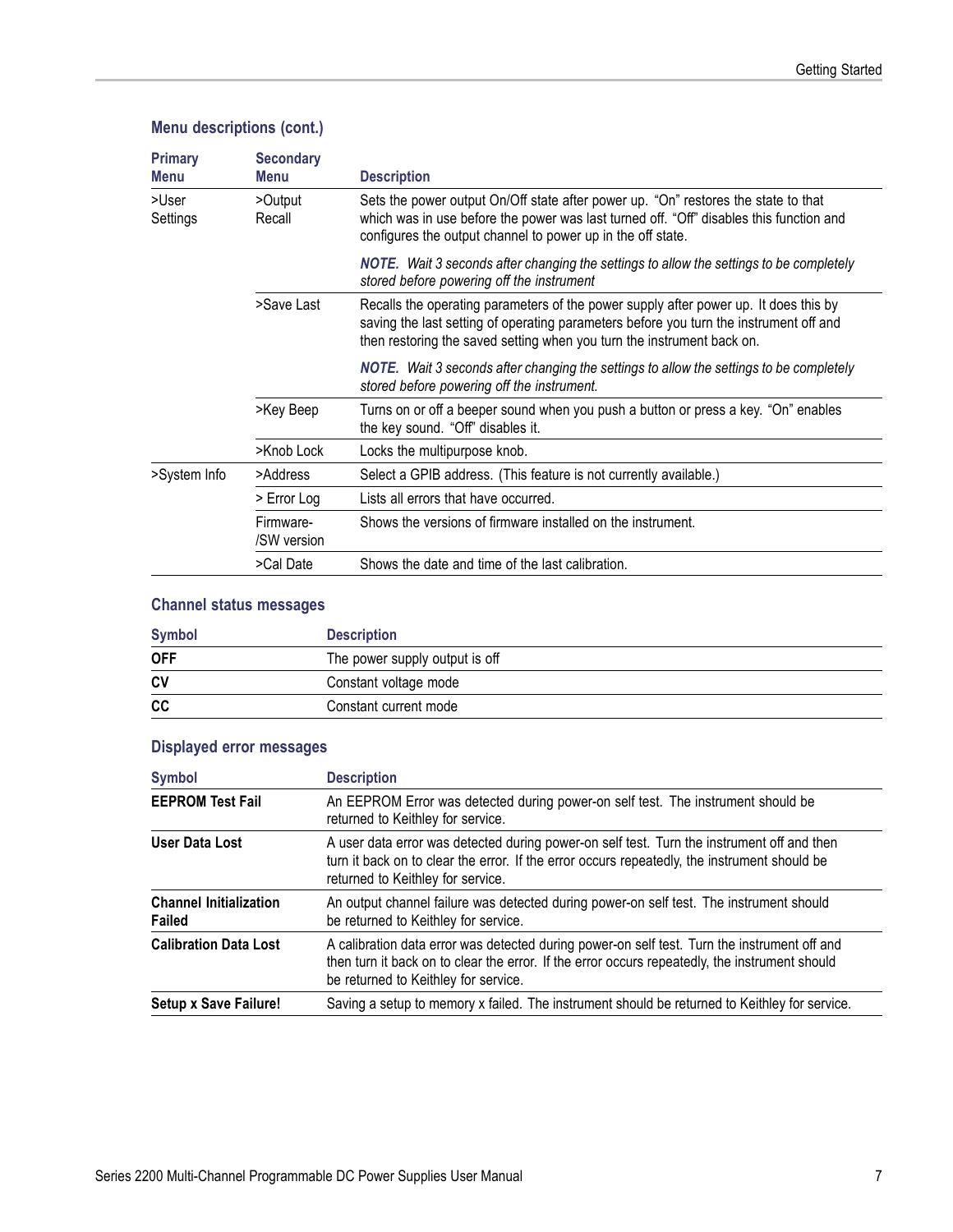| <b>Symbol</b>            | <b>Description</b>                                                                                                                                                                                                                                                                                                                                                                                                          |
|--------------------------|-----------------------------------------------------------------------------------------------------------------------------------------------------------------------------------------------------------------------------------------------------------------------------------------------------------------------------------------------------------------------------------------------------------------------------|
| <b>Invalid Operation</b> | A Save operation may have been attempted while the instrument was in tracking, series, or<br>parallel mode. A tracking, parallel, or series setup cannot be saved in setup memory.                                                                                                                                                                                                                                          |
|                          | A Recall operation may have been attempted while the instrument was in tracking, series, or<br>parallel mode. The recall function is disabled in these modes.                                                                                                                                                                                                                                                               |
| Over Temperature         | An internal over-temperature has been detected and the outputs have been turned off. Check<br>to make sure ambient temperature does not exceed the operating temperature specification<br>of the instrument, and insure the fan has sufficient clearance. Allow the instrument to cool<br>down and press any button to clear the error. If the message occurs repeatedly, return the<br>instrument to Keithley for service. |

### **Displayed error messages (cont.)**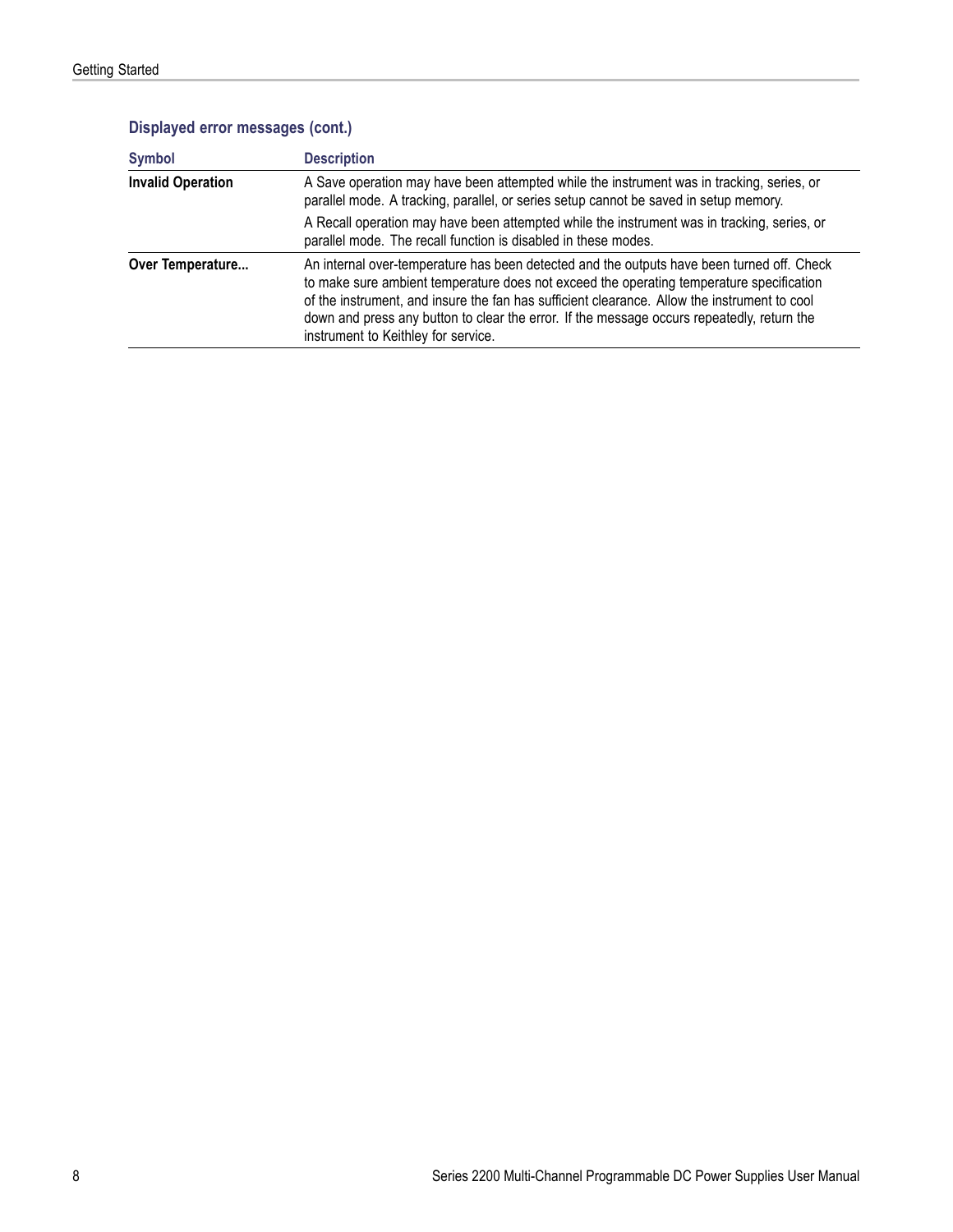# <span id="page-16-0"></span>**Rear-panel Features**



**Figure 2: Rear-panel of the 2230-30-1.**

- **1.** Cooling vents
- **2.** Factory test port

*CAUTION. Unauthorized use of the factory test port could damage this product.*

- **3.** USB Device port
- **4.** 110 V/220 V power connector
- **5.** 15-pin connector. Includes remote sense and earth ground connections. For each output channel, there is an Output Drive +, a Sense +, an Output Drive -, a Sense -, and an earth ground.

The **Output Drive +** terminals are equivalent to the front-panel output + connectors.

The **Output Drive -** terminals are equivalent to the front-panel output - connectors.

The **Output Sense + and -** terminals are used for remote sensing.

The Earth Ground terminals are tied to each other, to the chassis of the instrument, and to the earth terminal on the power cord.

**6.** Shorting clips (one per output channel). Use these for proper regulation when not using remote sense. The shorting clips come installed. They short the drive + to the sense + and the drive - to the sense - for each channel. To use remote sense for one or more channels, remove the shorting clip for the corresponding channel(s).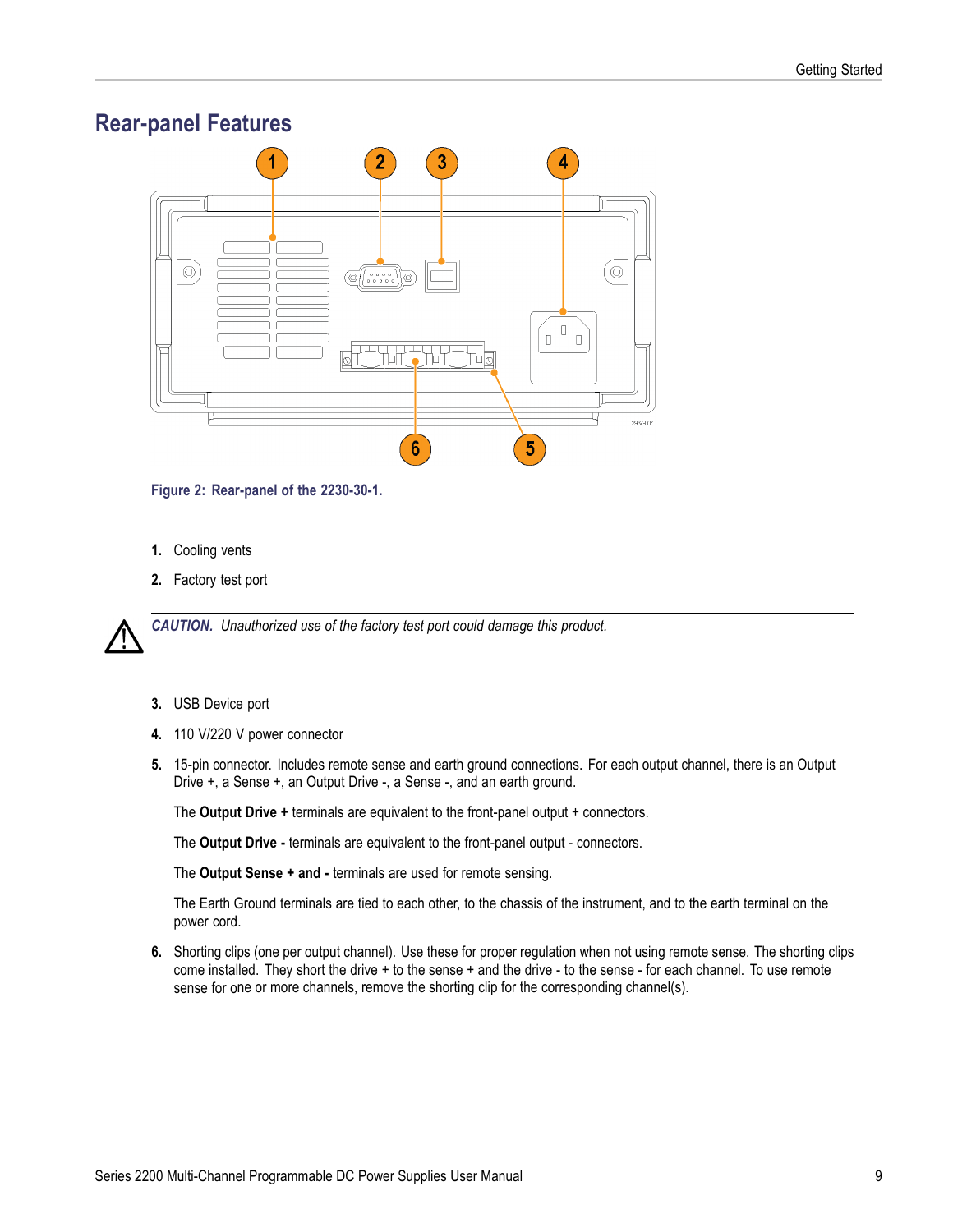<span id="page-17-0"></span>**7.** 110 V/220 V selector switch

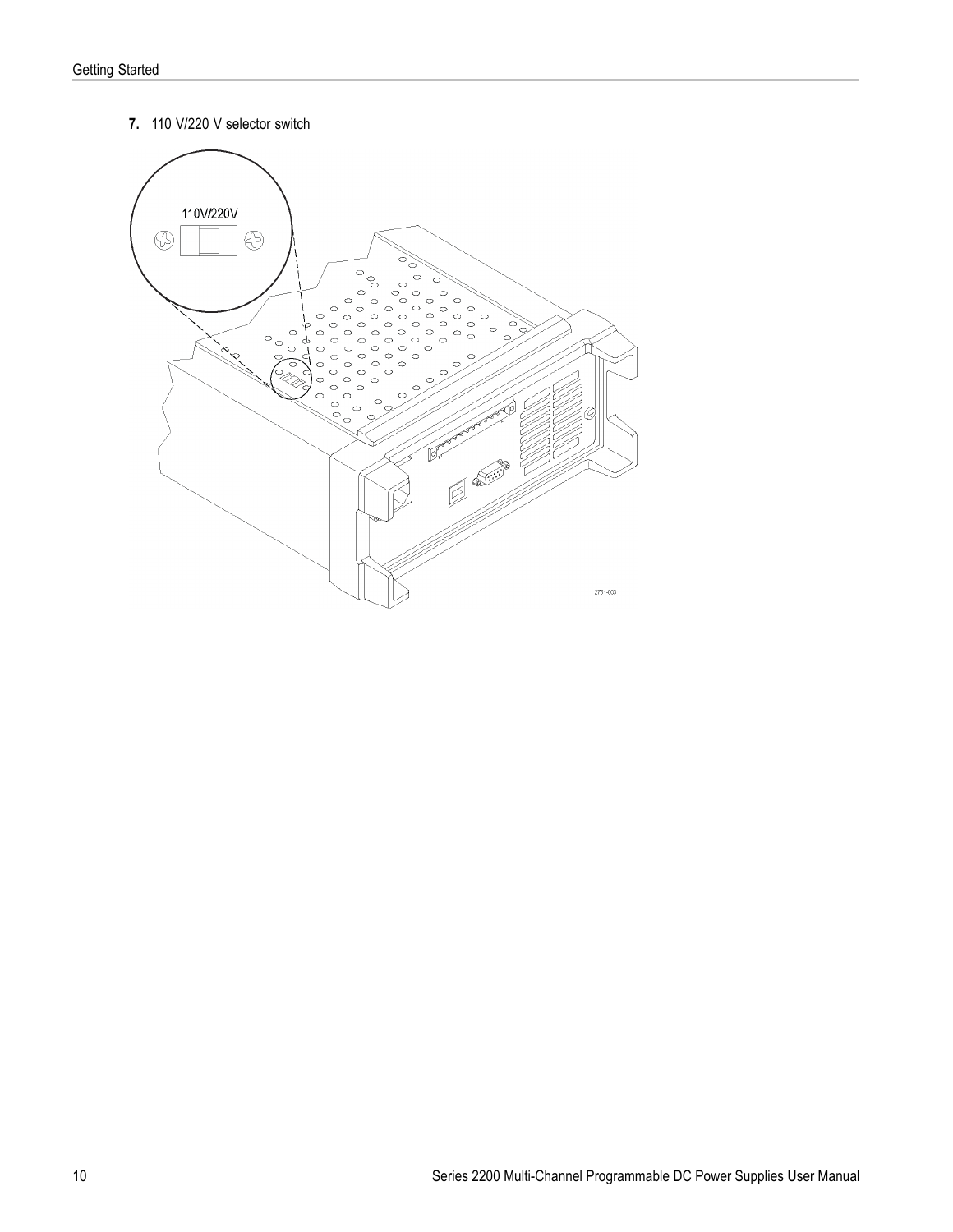### <span id="page-18-0"></span>**Front-panel Operation**

Within a few seconds after powering on, the power supply shows the actual voltage for each channel on the top line of the display and the actual current for each channel on the bottom line of the display.

You can enable or disable the output of the power supply from the front-panel by pushing the **Output On/Off** button. When the output is off, the **OFF** message will appear on the display.

The display shows the present operating status of each channel with display messages. When a channel operates in constant voltage mode, the **CV** indicator is displayed. When it operates in the constant current mode, the **CC** indicator is displayed.

*NOTE. If the front-panel was locked with a password, enter the correct password after you push the function buttons (V-set, I-set, Save, Recall, or Menu), then you can change the settings.*

*NOTE. To cancel a function operation (V-set, I-set, Save, Recall, or Menu), push the Esc button.*

#### **Initializing to the Default Setup**

Use the default setup to get the power supply into a default initial state.

- **1.** Remove all leads from the output connectors.
- **2.** Turn on the power supply.
- **3.** Push **Menu**. **Default Set** should appear on the display.
- **4.** Push **Enter** to bring up the default settings menu. **No** and **Yes** should appear on the display.
- **5.** Push the down arrow button to select **Yes**. Push **Enter** to enable the default settings.

The default settings are:

- **Output On/Off** = **OFF**
- **V-Set** = **1.000V** for all channels
- $I Set = 0.1000A$  for all channels
- **Knob Lock** = **Off**
- **Max Volt Set** = **Off** for all channels **The State**
- **Out Time Set** = **Off** for all channels  $\Box$
- **Output Recall** = **Off**
- **Save Last** = **On**  $\sim$
- **Key Beep** = **Off**
- **Tracking** = **Off**
- **Series V1 + V2** = **Off The Co**
- $\blacksquare$  Parallel I1 + I2 = Off
- **Address** = **1**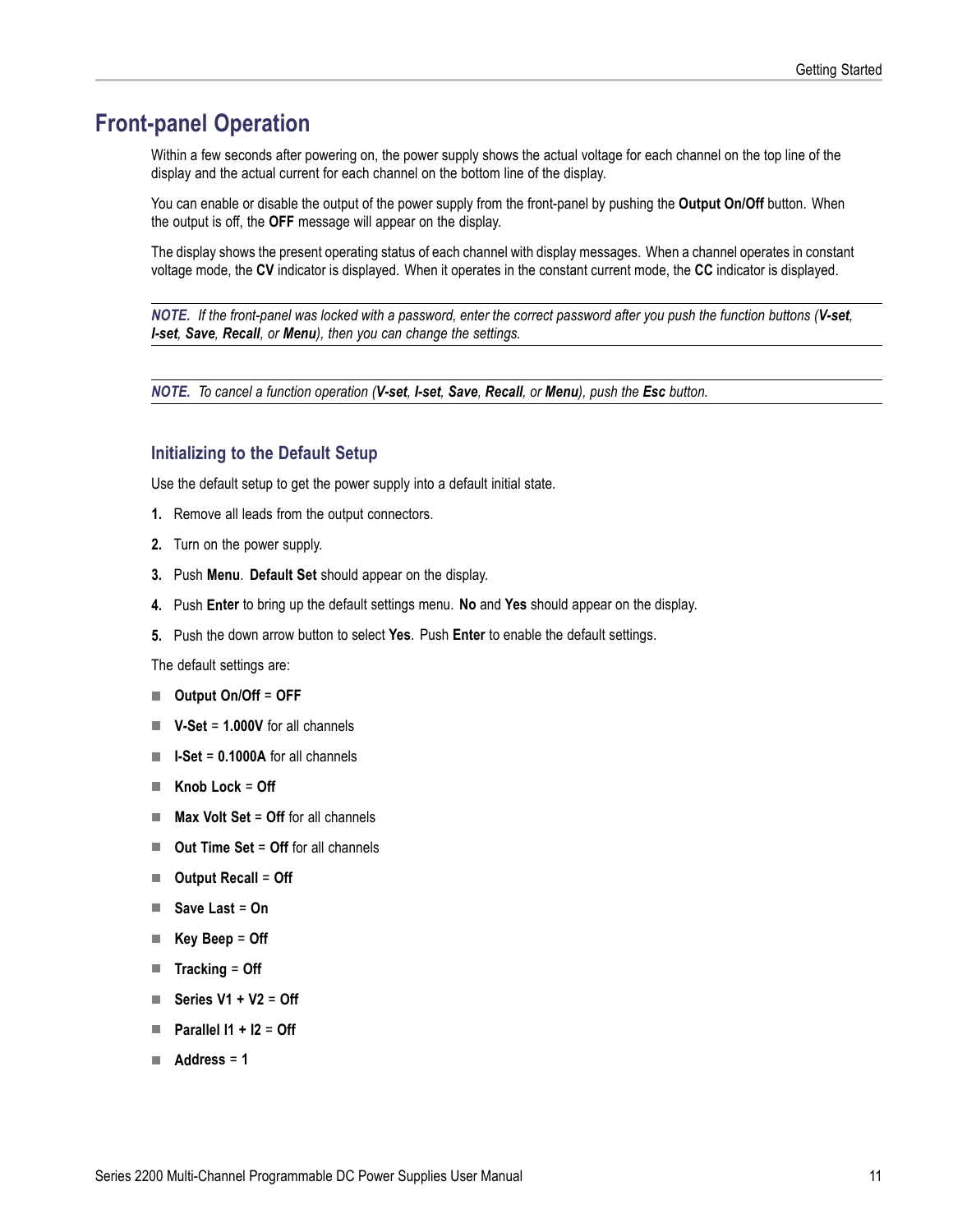### <span id="page-19-0"></span>**Connect to an External Computer with USB**

- **1.** Load VISA on your computer. You can download NI VISA from the National Instruments website at www.NI.com.
- **2.** Connect the instrument to the computer with a USB cable. The computer will then recognize the power supply as a USB device. If National Instruments SignalExpress is installed, the computer will also give you the option of running that program.

For more information on loading and running SignalExpress, see the Connectivity Installation Manual on the Documentation Browser CD that was shipped with your instrument. You can also download a copy of this manual from www.Keithley.com/manuals.



### **Installing the System**

This section contains information on how to install your instrument. Before performing the procedures on the next several pages to verify that the instrument is ready to use, do the following:

- **Unpack the instrument and check that you received all the items listed as standard accessories.**
- $\mathcal{L}_{\mathcal{A}}$ Check that you also received any other accessories that you ordered with your instrument.
- H Check the Keithley website (www.Keithley.com) for the most current information.

### **Powering the Instrument On and Off**

To power on the instrument follow these steps:

- **1.** Make all the connections.
- **2.** Properly set the 110 V / 220 V selector switch on the bottom of the instrument.

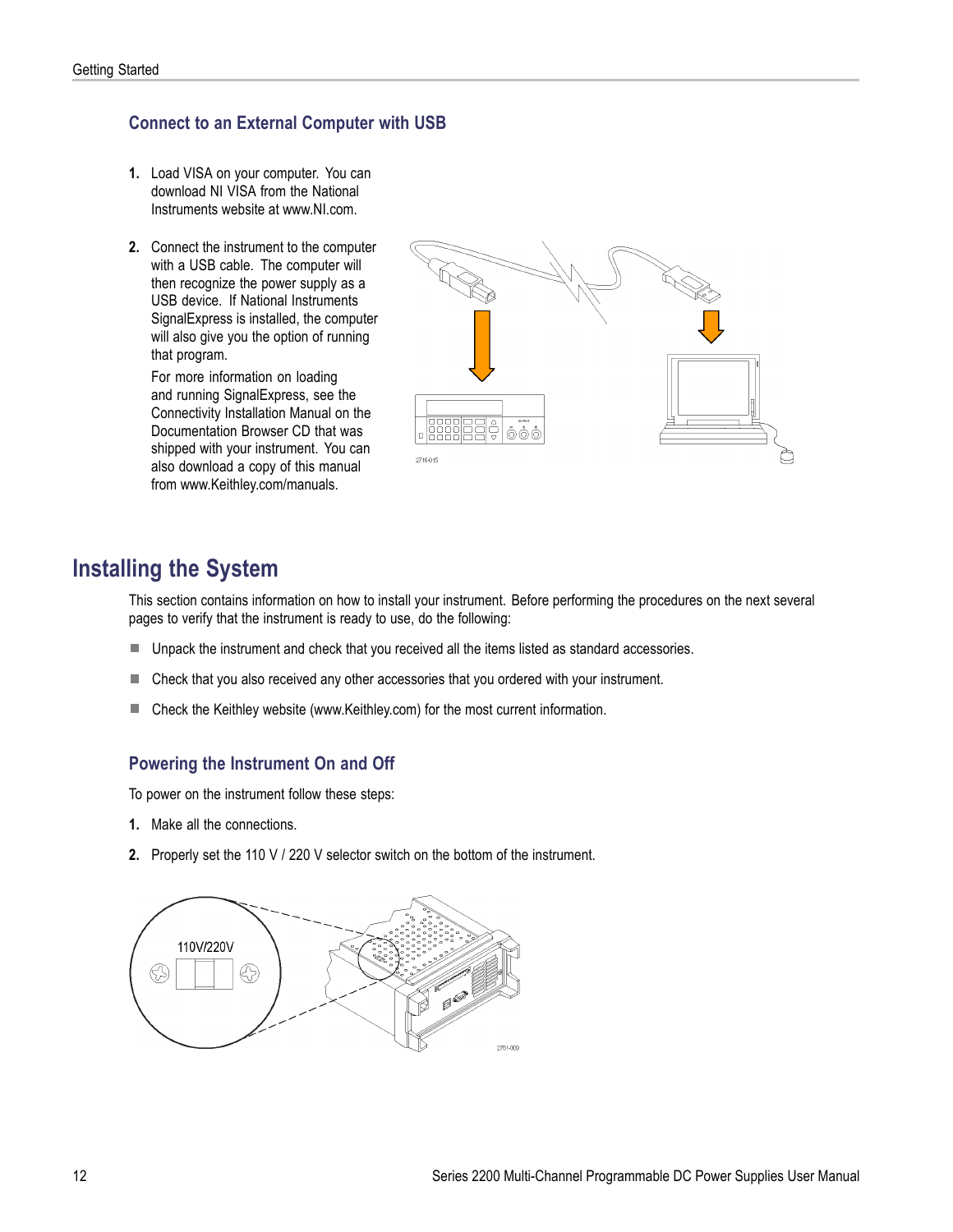- <span id="page-20-0"></span>**3.** Connect the power cord that was provided with the instrument to the power connector on the rear-panel. Connect the power cord plug to a properly grounded electrical outlet.
- **4.** Push the power button on the front-panel.

To power off the instrument, push the front-panel power button.



*WARNING. To satisfy safety requirements, always use load wires heavy enough not to overheat when carrying the maximum short-circuit output current of the power supply. If there is more than one load, then every pair of load wires must be capable of safely carrying the full-rated current of the power supply.*

#### **What To Do If The Instrument Does Not Turn On**

To solve problems you might encounter when turning on the instrument, follow these steps:

**1.** Verify that there is AC power to the power supply.

First, check that the AC power cord is firmly plugged into the power connector on the rear-panel of the power supply. You should also make sure that the AC power source you plugged the power supply into is energized. Then, check that the power supply is turned on.

**2.** Verify the power-line voltage settings.

Check that the line voltage selector switch on the bottom of the instrument is set to the proper value for your country (110  $V_{AC}$  or 220  $V_{AC}$ ). Change the voltage setting if it is not correct.

*NOTE. Under certain circumstances, powering the instrument from a mains voltage for which it is not configured can cause the mains fuse to open.*

**3.** Verify that the correct power-line fuse is installed.

If the fuse is damaged, replace the fuse for your power supply.

If you set the line selection to 110 V, use a 6.3 A, TH 250 V fuse.

If you set the line selection to 220 V, use a 3.15 A, TH 250 V fuse.

**4.** If you need more help, contact Keithley.

#### **Check the Output**

The following procedures check that the power supply develops its rated outputs and properly responds to operation from the front-panel.

**Voltage output check.** To verify basic voltage functions without a load, follow these steps.

- **1.** Remove all leads from the output connectors.
- **2.** Turn on the power supply.
- **3.** Push **Menu**. **Default Set** should appear on the display.
- **4.** Push **Enter** to bring up the default settings menu. **No** and **Yes** should appear on the display.
- **5.** Push the down arrow button to select **Yes**. Push **Enter** to enable the default settings.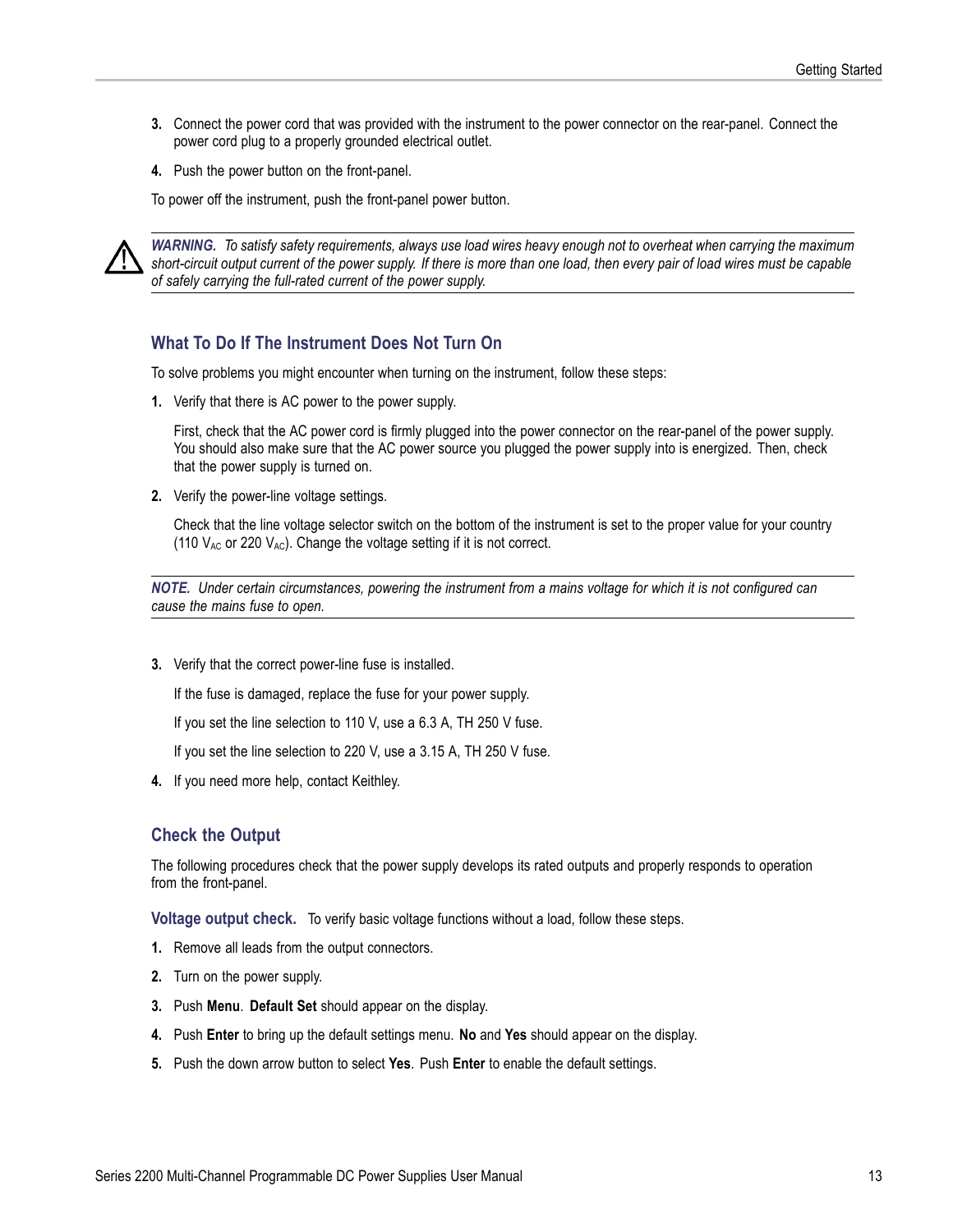- <span id="page-21-0"></span>**6.** Push the front-panel **On/Off** button to turn on the outputs. The **OFF** messages on the display should be replaced by current readings and the **CV** indicators should turn on. The upper line of the display should show the actual output voltage.
- **7.** Check that the front-panel voltmeter properly responds to the number keys. First, select a channel using one of the channel select buttons.

Push **V-set**, use the number keys to set the voltage value to 0 and push **Enter**. Check if the displayed voltage value is approximately 0 V and check if the displayed current value is approximately 0 A. You can confirm the 0 V setting with a voltmeter.

- **8.** Push **V-set** and use the numeric keys and **Enter** button to set the voltage value to the maximum allowable for your power supply, as indicated on the unit's front-panel.
- **9.** Check if the displayed voltage value is approximately the same value as the voltage setting.
- **10.** Repeat steps 7 through 9 for each output channel.

**Current output check.** To verify the basic current functions with a short across the power supply output, follow these steps:

- **1.** Remove all leads from the output connectors.
- **2.** Turn on the power supply.
- **3.** Push **Menu**. **Default Set** should appear on the display.
- **4.** Push **Enter** to bring up the default settings menu. **No** and **Yes** should appear on the display.
- **5.** Push the down arrow button to select **Yes**. Push **Enter** to enable the default settings.
- **6.** Ensure that the output is disabled and the display **OFF** messages are shown for all channels. If needed, push the **On/Off** button to ensure that the outputs are disabled and the **OFF** messages are displayed.
- **7.** Use an insulated test lead to connect a short across the (+) and (-) output terminals of the channel you will be testing.

Use a wire size sufficient to handle the maximum current. You should use at least a 22 gauge wire.



*WARNING. To satisfy safety requirements, always use load wires heavy enough not to overheat when carrying the maximum short-circuit output current of the power supply. If there is more than one load, then every pair of load wires must be capable of safely carrying the full-rated current of the power supply.*

- **8.** Push the **On/Off** button to enable the outputs. The **CC** indicator should be on the channel with the shorted output.
- **9.** Select a channel using one of the channel select buttons.
- **10.** Push **I-set** and use the numeric keys and **Enter** button to set the current value to 0 A. Check if the displayed current value is approximately 0 A.
- **11.** Push **I-set** and use the numeric keys and **Enter** button to set the current value to the maximum allowable for the output channel. Check if the displayed current value is approximately the same value as the maximum allowable.
- **12.** Turn all outputs off by pressing the **Output On/Off** button. Note that the outputs are off when the display for all channels shows **<OFF>**.
- **13.** Repeat steps 7 through 12 for each output channel.
- **14.** Turn off the instrument and remove the short wire from the  $(+)$  and  $(-)$  output terminals.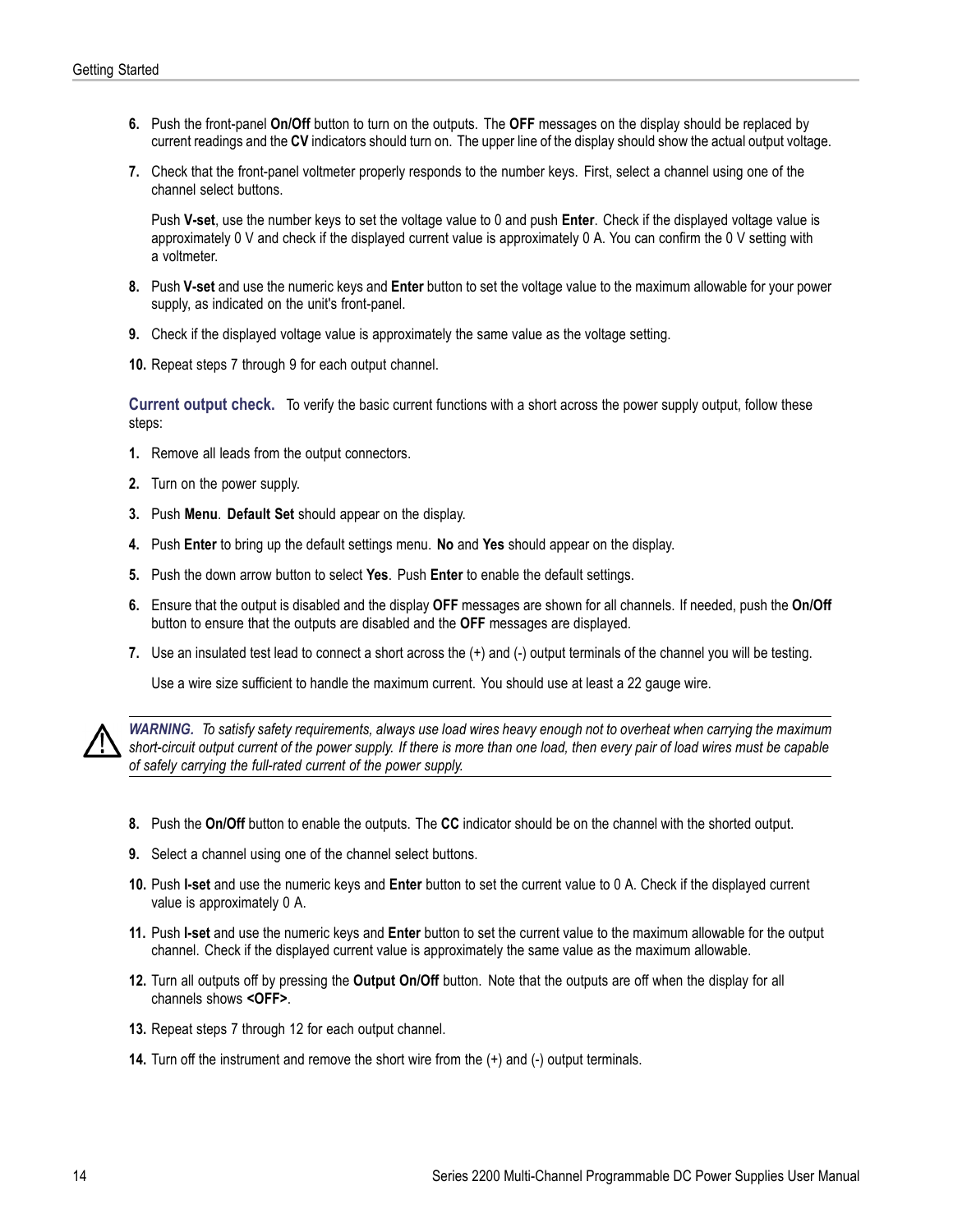# <span id="page-22-0"></span>**Cleaning**

Inspect the power supply as often as operating conditions require. To clean the exterior surface, perform the following steps:

- **1.** Remove loose dust on the outside of the power supply with a lint-free cloth. Use care to avoid scratching the display.
- **2.** Use a soft cloth dampened with water to clean the power supply. Use an aqueous solution of 75% isopropyl alcohol for more efficient cleaning.



*CAUTION. To avoid damage to the surface of the power supply, do not use any abrasive or chemical cleaning agents.*



*CAUTION. Avoid getting moisture inside the unit during external cleaning. Use only enough cleaning solution to dampen the cloth or swab.*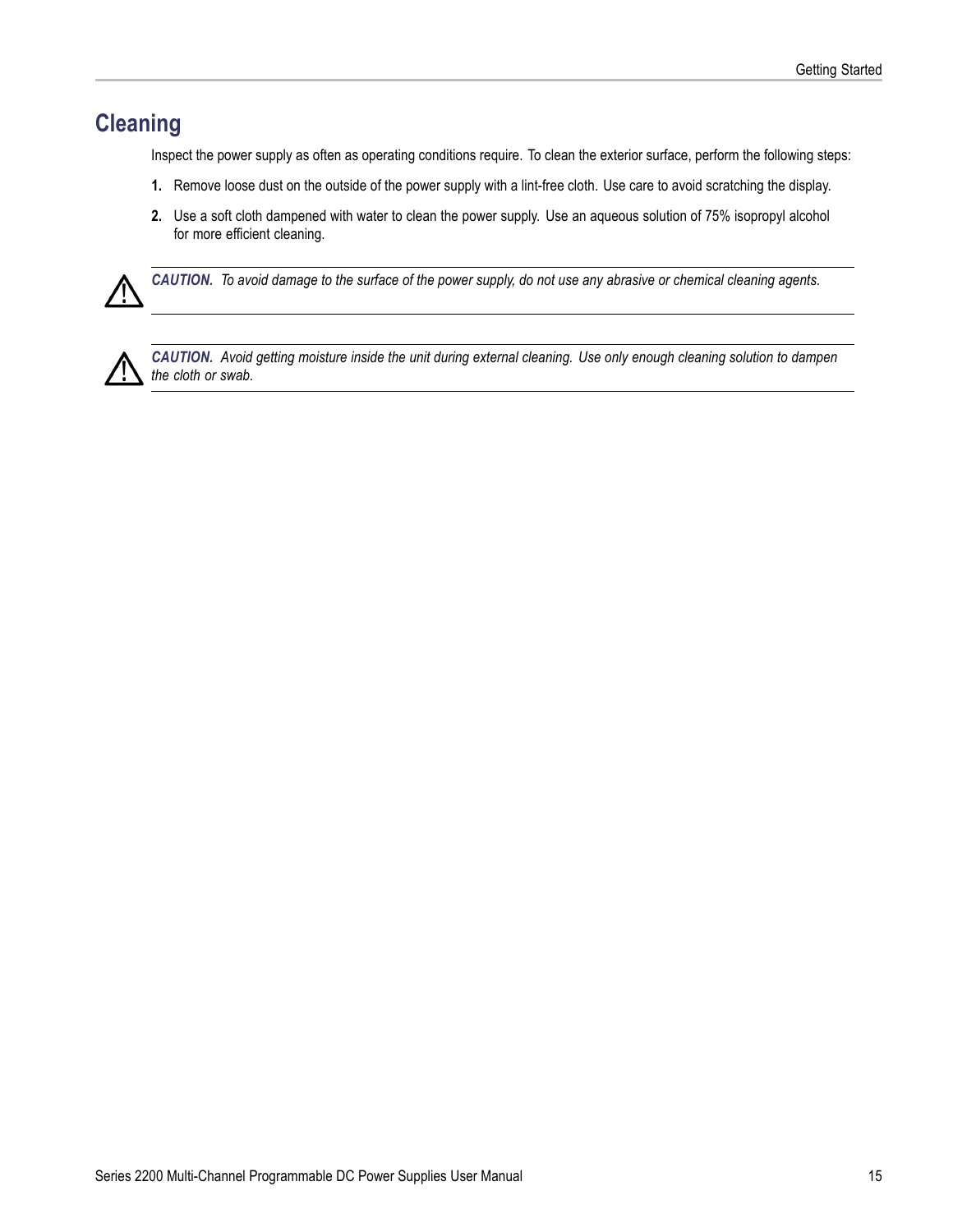# <span id="page-23-0"></span>**Operating Basics**

# **Basic Settings**

### **Set the Voltage Output or Voltage Limit for a Specific Channel**

You may set the voltage limit from 0 V to the maximum voltage rating shown on the instrument nameplate. To set the voltage limit, do the following:

- **1.** The position of the cursor determines which channel will be adjusted. If the cursor is not located in the correct channel, select the correct channel by pressing the appropriate channel Select button.
- **2.** Push **V-set**.
- **3.** Use the numeric keys and push **Enter** to set the voltage limit. You can also use the up, down, right and left arrow keys or the multipurpose knob.

### **Set the Current Output or Current Limit for a Specific Channel**

You may set the current limit from 0 A to the maximum current value of each model. The maximum current rating is shown on the instrument name plate. To set the current limit, do the following:

- **1.** The position of the cursor determines which channel will be adjusted. If the cursor is not located in the correct channel, select the correct channel by pressing the appropriate channel Select button.
- **2.** Push **I-set**.
- **3.** Use the numeric keys and push **Enter** to set the current limit. You can also use the up, down, right and left arrow keys or the multipurpose knob.

#### **Save and Recall Setups**

You can store up to 30 different setups in setup memory locations (1 to 30). Each setup includes the set voltage limits, the set current limits, and the protection menu settings for all channels. When shipped from the factory, setup memories 1 through 30 are empty. Save and recall setups as follows:

#### **Saving setups.**

- **1.** After you set up the power supply, (voltage and current limits and the protection menu settings), push the **Save** button.
- **2.** Use the number keys or the arrow keys to select the setup memory (1 to 30) that you want to store the values in.
- **3.** Push **Enter** to confirm the memory location.

#### **Recalling setups.**

- **1.** Push **Recall**.
- **2.** Use the number keys or the arrow keys to select the setup memory that you want to recall from.
- **3.** Push **Enter**.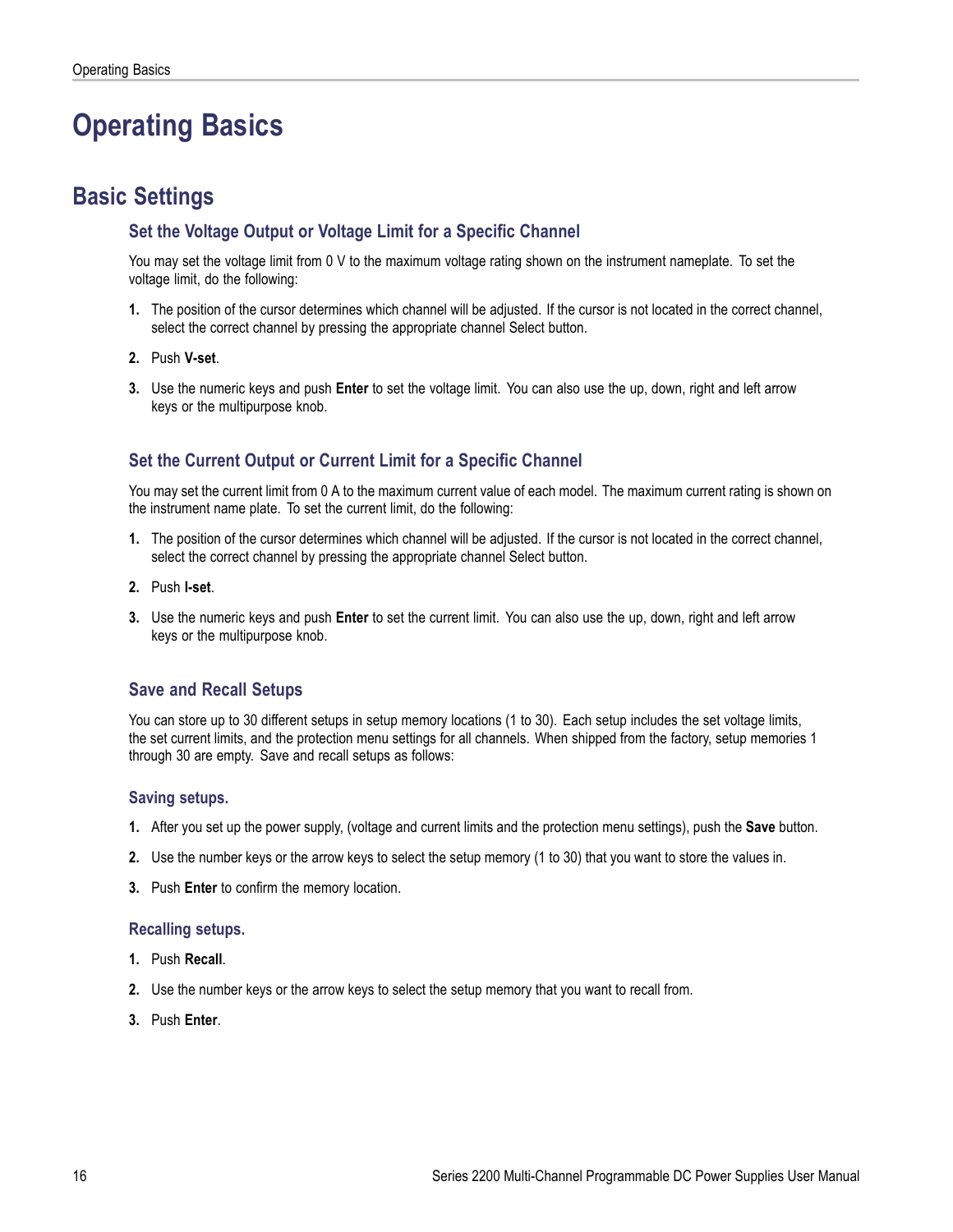### <span id="page-24-0"></span>**Menu Operations**

#### **Restore Default Setup**

You can restore the factory default setting by doing the following:

- **1.** Remove all leads from the output connectors.
- **2.** Turn on the instrument.
- **3.** Push **Menu**.
- **4.** Push **Enter** to select **Default Set**.
- **5.** Push the down arrow key to select **Yes**.
- **6.** Push **Enter**.

#### **Enable and Disable Output Channels**

You can enable or disable each output channel using this menu setting. If a channel is disabled, it will remain off after the **Output On/Off** button is turned on. The default setting is to have all channels enabled.

#### **Protection Settings**

The following protection settings allow you to set maximum voltage, use output timers, and lock the front-panel.

**Set the maximum voltage.** This control determines the maximum voltage that you can set using the **V-set** control. This can help keep accidental over-voltage from being applied to sensitive loads. To set the maximum voltage, follow these steps:

- **1.** Push **Menu**.
- **2.** Use the arrow keys to select **Protection Settings**.
- **3.** Push **Enter**. **Max Volt Set** should appear on the display.
- **4.** Push **Enter**. A list of Max V settings for each channel will appear.
- **5.** Use the arrow keys to select the correct channel. Push **Enter** to select.
- **6.** Use the numeric keys or the arrow keys or multipurpose knob to change the voltage value. The value must be less than the maximum voltage output noted on the nameplate of the power supply.
- **7.** Push **Enter**.
- **8.** Push **Esc** to exit the menu system.

*NOTE. The default maximum voltage is the full voltage range of the particular power supply being used.*

**Use output timers.** Independent timers may be activated and set for each output channel. The timers start when the **Output On/Off** button is turned on. When each active timer expires, its corresponding channel turns off.

Lock the front-panel. This function prevents any adjustments from being made to the instrument. Once the lock is activated, a four-digit, user-specified password must be entered to change any instrument settings. Even after the front-panel is locked, the **Output On/Off** control and power button continue to operate normally. Turning the power off deactivates the lock and resets the password.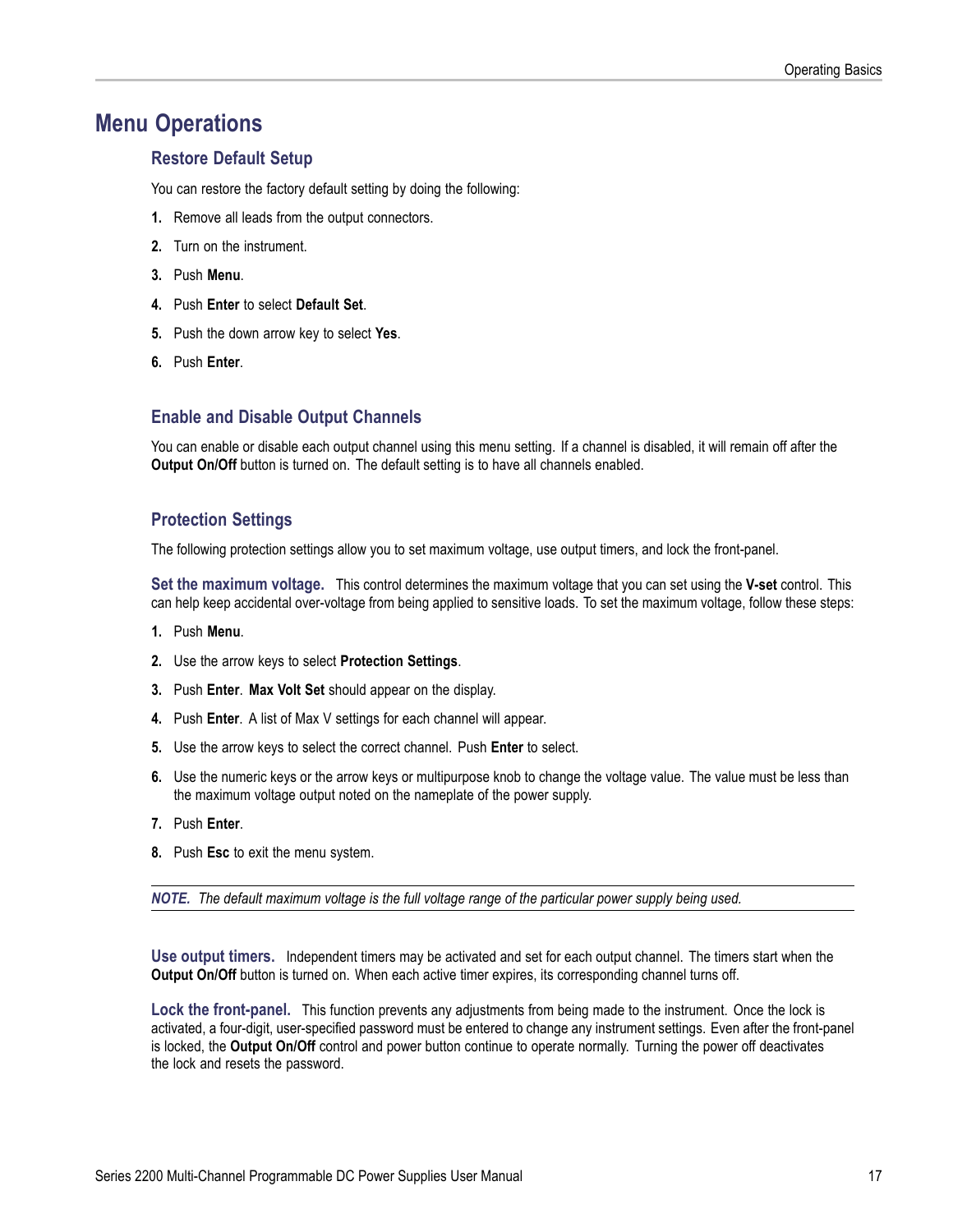#### <span id="page-25-0"></span>**Use Tracking**

When tracking is turned on, Channel 1 and Channel 2 respond together to any adjustments in voltage. A constant ratio will be maintained between the voltage setting on the two channels. The ratio is determined by the voltage settings present on Channel 1 and Channel 2 when tracking is turned on.

For example, if Channel 1 and Channel 2 are both set to 1 V when tracking is turned on, a one to one ratio will be maintained and any voltage change on Channel 1 will result in an identical change on Channel 2. If Channel 1 is set to 10 V and Channel 2 is set to 5 V when tracking is turned on, a two to one ratio will be maintained and any voltage change on Channel 1 will result in a voltage change of half the size on Channel 2.

- **1.** Push **CH1**, then **V-Set**, and then enter the desired voltage for Channel 1.
- **2.** Push **Enter**.
- **3.** Push **CH2**, then **V-Set**, and then enter a voltage in the desired ratio to Channel 1.
- **4.** Push **Enter**.
- **5.** Push **Menu**, use the down arrow key to navigate to **Track CH1/CH2**, and then push **Enter**.
- **6.** Push the down arrow key to select **Track On** and then push **Enter** to turn on tracking.
- **7.** Check that a **T** shows between the Channel 1 and Channel 2 voltage readings on the display. This indicates the power supply is in the tracking mode.

*NOTE. When the tracking mode is enabled, the output timer takes on the setting for Channel 1. The Channel 2 timer setting is ignored.*

#### **Combine Channels**

You can combine the meter readings of any channels. The following procedures show you how to do that for certain applications, such as when outputs are wired in series or in parallel.

**Combine metering of Channel 1 and Channel 2 when outputs are wired in series.** You can combine the outputs of Channel 1 and Channel 2 by doing the following:

*NOTE. The wiring between the supplies drives the accuracy of measurements in this mode. Ensure that wire sizes are sufficient, wires are short, and connections are tightened to maximize accuracy.*

- **1.** Wire the outputs in series. [\(See page 23,](#page-30-0) *[Wiring in Series](#page-30-0)*.)
- **2.** Push **Menu** and use the up arrow key to navigate to **Combine CH1+CH2**.
- **3.** Push **Enter**.
- **4.** Use the down arrow key to navigate to **V1+V2 Series** and push **Enter**.
- **5.** Check that the word **Series** appears on the display, replacing the Channel 2 voltage and current readings. This indicates that the power supply is in the V1 + V2 Series state. The total output voltage is displayed on Channel 1.
- **6.** Set the Channel 1 voltage to the desired voltage value (up to 60 V).

**Combine metering of Channel 1 and Channel 2 when outputs are wired in parallel.** You can combine the outputs of Channel 1 and Channel 2 by doing the following: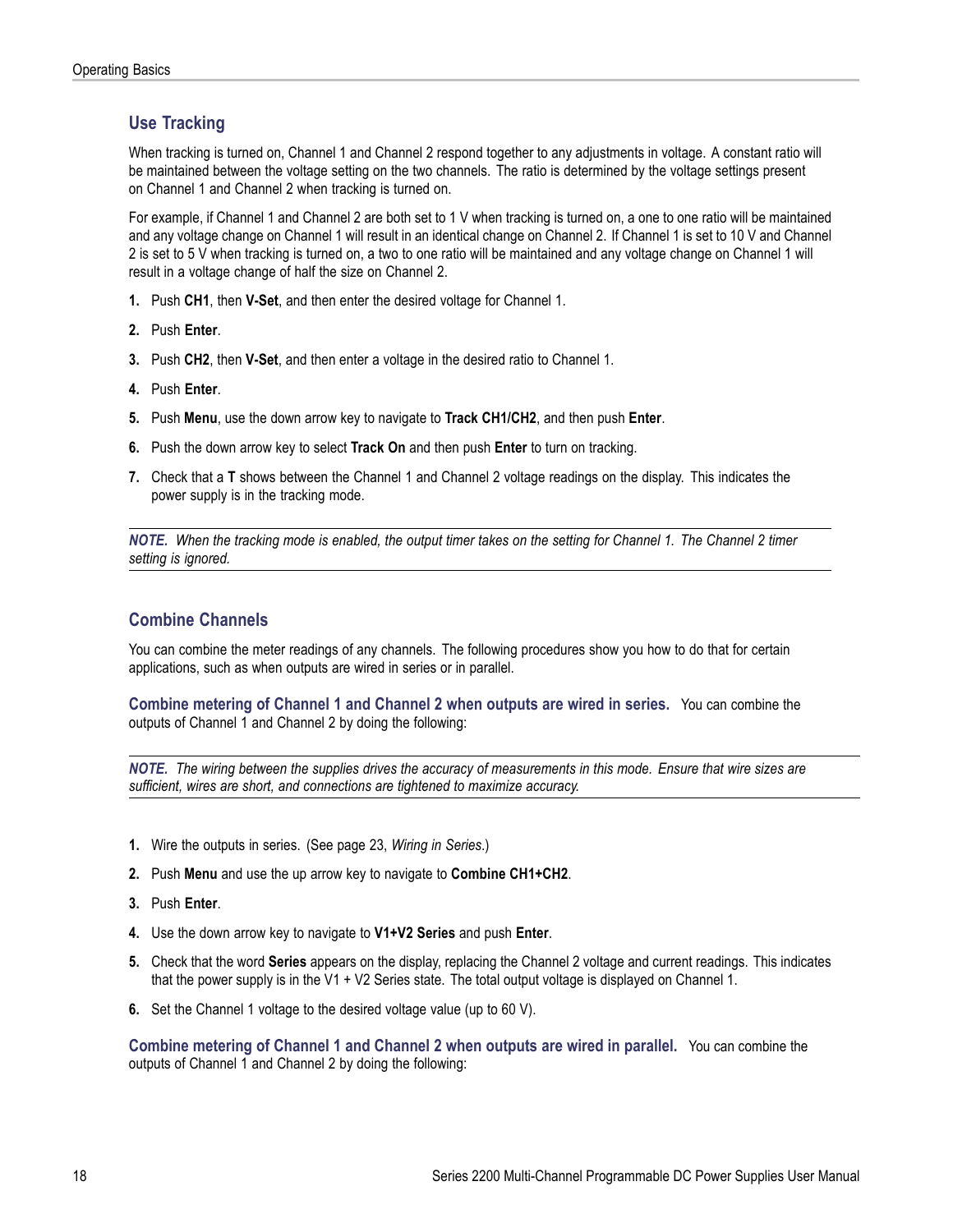<span id="page-26-0"></span>*NOTE. All measurements are at the terminals. If the wires used to connect the channels together are too small, too long, or improperly tightened, accuracy of measurements will be adversely affected.*

- **1.** Wire the outputs in parallel. [\(See page 24,](#page-31-0) *[Wiring in Parallel](#page-31-0)*.)
- **2.** Push **Menu** and use the up arrow key to navigate to **Combine CH1+CH2**.
- **3.** Push **Enter**.
- **4.** Use the down arrow key to navigate to **I1+I2 Parallel** and push **Enter**.
- **5.** Check that the word **Para** appears on the display, replacing the Channel 2 voltage and current readings. This indicates that the power supply is in the  $11 + 12$  state. The total output current is displayed on Channel 1.
- **6.** Set the Channel 1 current to the desired total current value (up to 3 A).

### **User Settings**

#### **Recall the Power Supply ON/OFF Output State at Power On**

This parameter determines the On or Off output state after the power supply is powered on. If you select **On**, the power supply will restore the state of the output to that which was in use before the power was last turned off. If the output was turned **On** when the power supply is turned off or loses power then the output will return to the **On** state when the power supply is turned back on or power is restored. **Off** will disable this function and the output channel will always be set to **Off** after the power supply is powered on.

To enable or disable this control,

- **1.** Push **Menu**.
- **2.** Use the up and down arrow keys to select **>User Settings**.
- **3.** Push **Enter**.
- **4.** Use the up and down arrow keys to select **Output Recall**.
- **5.** Push **Enter**.
- **6.** Use the up or down arrow keys to select **On** or **Off**.
- **7.** Push **Enter**.
- **8.** Push **Esc** to exit the menu system.

*NOTE. The default selection is set to Off.*

#### **Recall the Power Supply Operating Parameters at Power On**

This parameter determines whether the power supply saves its most recent settings, such as voltage and current, and restores these settings at power on. If you set this parameter to **Off** then the power supply returns to the default settings at power on. If you select **On**, the power supply will restore the state to that which was in use before the power was last turned off.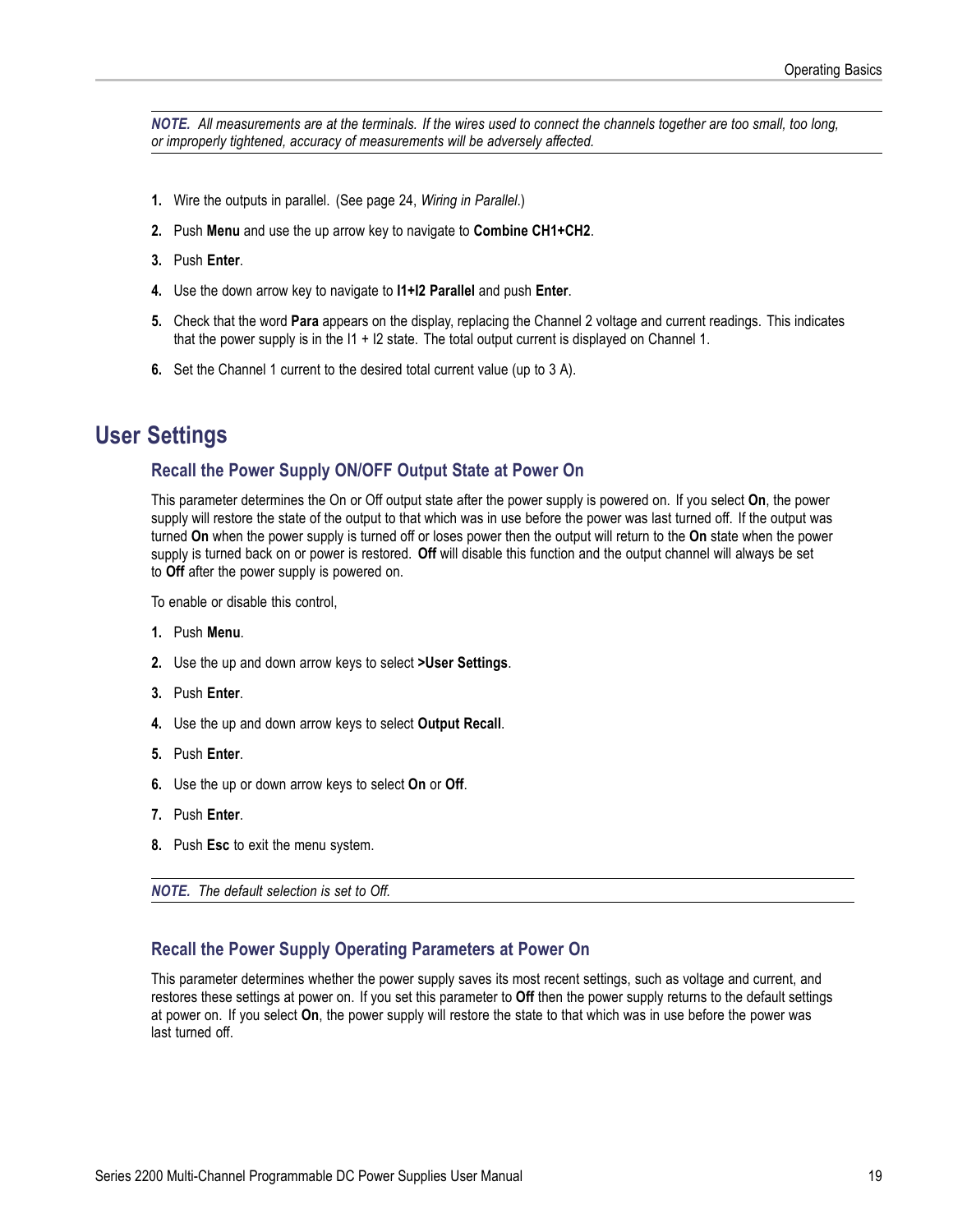<span id="page-27-0"></span>To enable or disable this control,

- **1.** Push **Menu**.
- **2.** Use the arrow keys to select **>User Settings**.
- **3.** Push **Enter**.
- **4.** Use the arrow keys to select **Save Last**.
- **5.** Push **Enter**.
- **6.** Use the arrow keys to select **On** or **Off**.
- **7.** Push **Enter**.
- **8.** Push **Esc** to exit the menu system.

*NOTE. The default selection is set to On.*

#### **Set the Key Sound**

This control can switch on or off the beeper that sounds when you push any button or press any key. To enable or disable this feature,

- **1.** Push **Menu**.
- **2.** Use the arrow keys to select **>User Settings**.
- **3.** Push **Enter**.
- **4.** Use the arrow keys to select **>Key Beep**.
- **5.** Push **Enter**.
- **6.** Use the arrow keys to select **On** or **Off**.
- **7.** Push **Enter**.
- **8.** Push **Esc** to exit the menu system.

*NOTE. The default selection is set to Off.*

#### **Lock the Multipurpose Knob**

To lock the multipurpose knob so it cannot be used to change settings or to select menu items,

- **1.** Push **Menu**.
- **2.** Use the arrow keys to select **>User Settings**.
- **3.** Push **Enter**.
- **4.** Use the arrow keys to select **Knob Lock**.
- **5.** Push **Enter**.
- **6.** Use the arrow keys to select **On** or **Off**.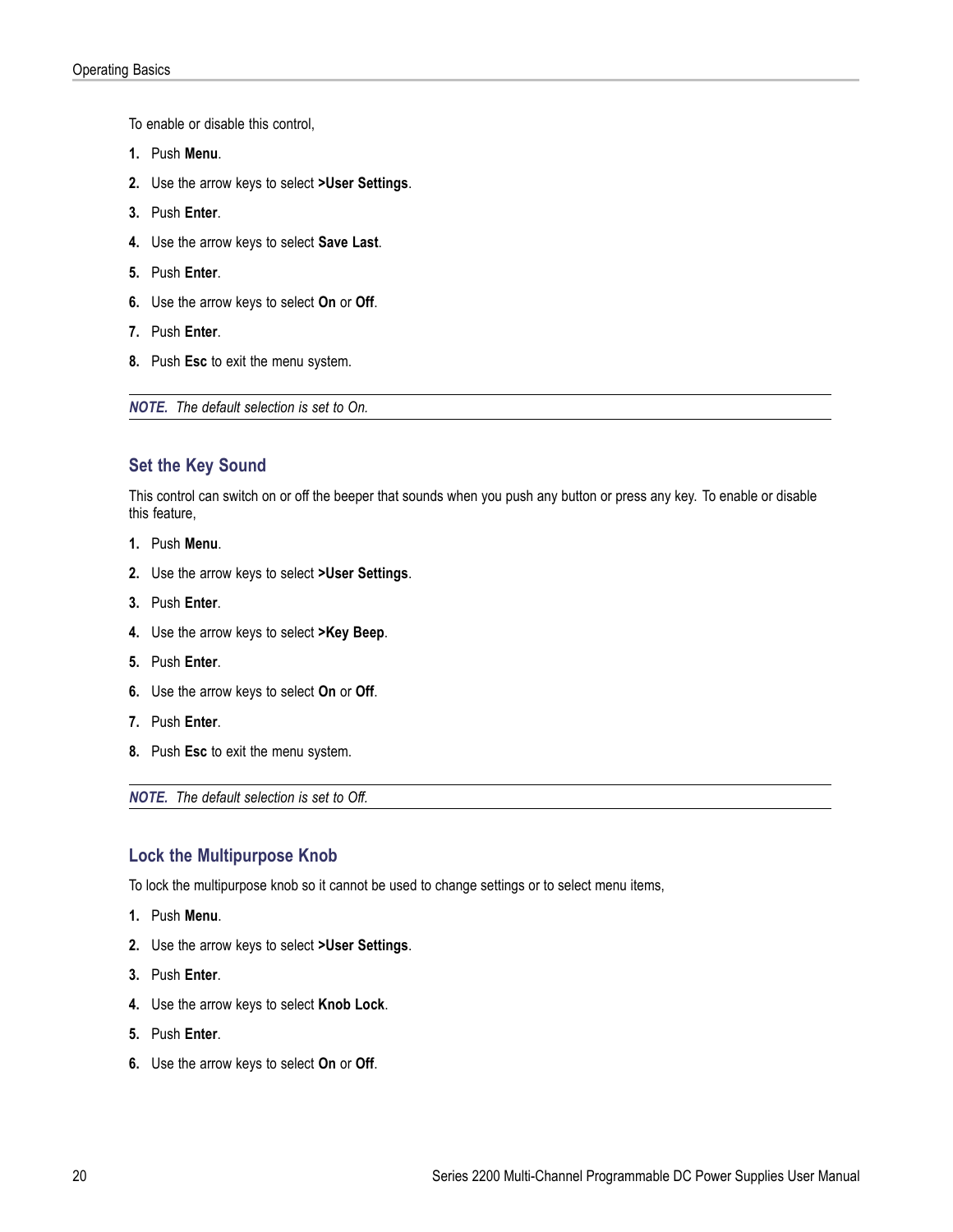- <span id="page-28-0"></span>**7.** Push **Enter**.
- **8.** Push **Esc** to exit the menu system.

### **System Information**

#### **Check the Error Log**

You can view the error log by doing the following:

- **1.** Push **Menu**.
- **2.** Use the arrow keys or multipurpose knob and navigate to **System Info** and then push **Enter**.
- **3.** Use the arrow keys or multipurpose knob and navigate to **Error Log** and then push **Enter**. You will see a list of any errors that have occurred.
- **4.** To exit the menu push **Esc**.

#### **Check the Firmware Version of the Instrument**

This instrument includes two sets of firmware: Main and Auxiliary. To see the versions of installed firmware, do the following:

- **1.** Push **Menu**.
- **2.** Use the arrow keys or multipurpose knob and navigate to **System Info** and then push **Enter**.
- **3.** Use the arrow keys or multipurpose knob and navigate to **Main:**. The numbers you see after **Main:** and **Aux:** are the main firmware version and auxiliary firmware version, respectively.
- **4.** To exit the menu push **Esc**.

#### **Check the Calibration Date of the Instrument**

This instrument stores the date that it was last calibrated. To see the calibration date, do the following:

- **1.** Push **Menu**.
- **2.** Use the arrow keys or multipurpose knob and navigate to **System Info** and then push **Enter**.
- **3.** Use the arrow keys or multipurpose knob and navigate to the menu item below **Main:** . The date and time displayed are the date and time of the last calibration performed on this instrument.
- **4.** To exit the menu push **Esc**.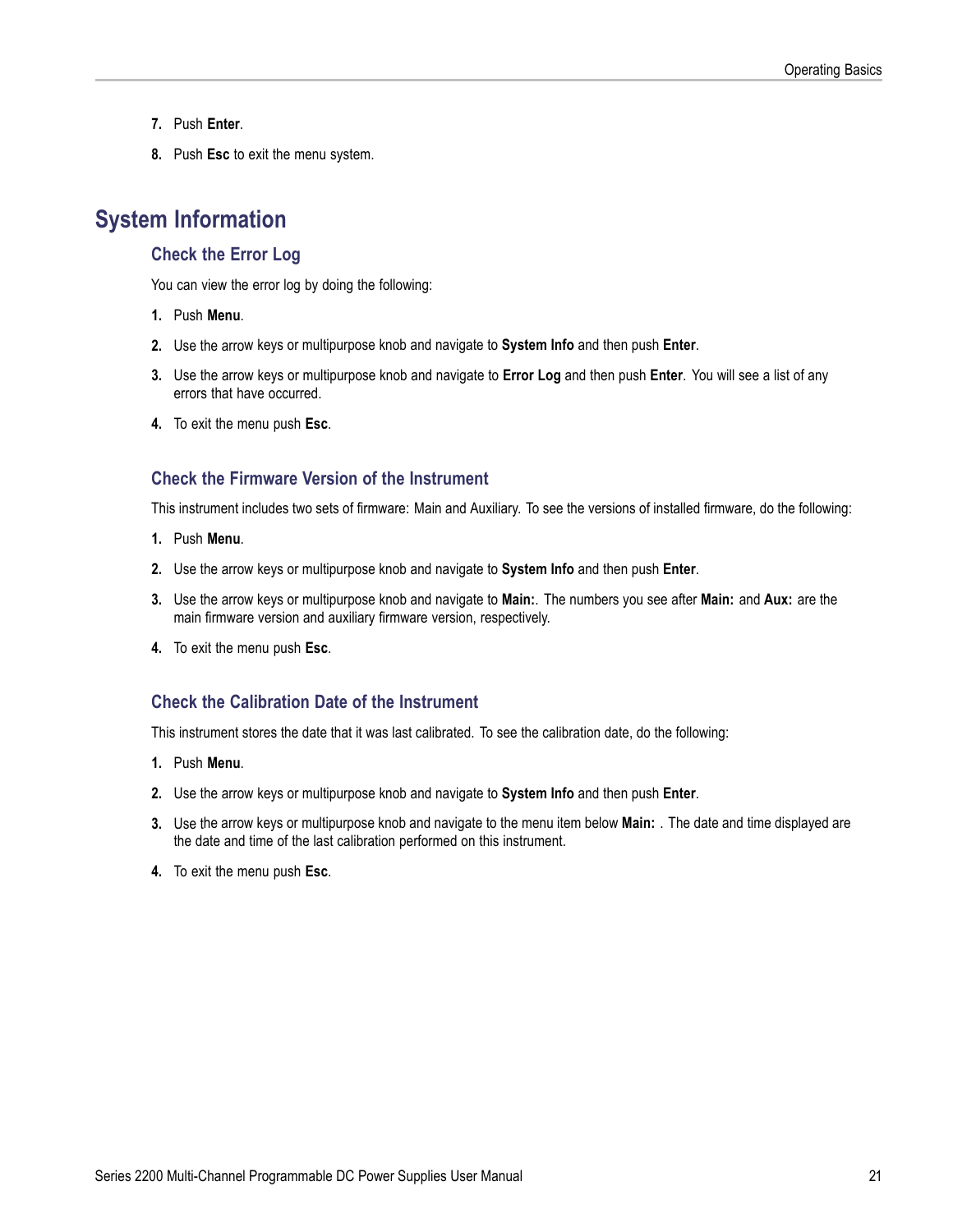# <span id="page-29-0"></span>**Configure The Instrument for Your Application**

The menu system includes settings, like **Max Volt**, that determine the maximum voltage output of the power supply and settings, like **Save Last** and **Output Recall**, that determine how the instrument initializes itself at power-up.

This power supply features a constant voltage/constant current automatic crossover. This feature permits continuous operation in the transition from constant-voltage mode to constant-current mode as the load changes. The intersection of the constant-current and constant-voltage modes is called the crossover point.

For example, if the load is such that the power supply is operating in constant-voltage mode, the power supply provides a regulated output voltage. As the load draws more current, the output voltage remains constant until the preset current limit is reached. Then the crossover occurs. At that point, the output current becomes constant and the output voltage drops in proportion to further load increases.

Crossover is indicated by the front-panel **CC** and **CV** messages. If the **CV** message appears, the instrument is operating in constant-voltage mode. If the **CC** message appears, the instrument is operating in constant-current mode.

Crossover from the constant-current mode to the constant-voltage mode also occurs automatically in response to a decrease in load current.

## **Connect to a Device Under Test**

You can connect this instrument to a device that you want to test. In this section are procedures for configurations using local and remote sense, and examples for parallel, serial, and bipolar wiring connections.

*NOTE. When connecting to a device under test, you should use at least a 22 gauge wire, which is the minimum wire size sufficient to handle the maximum current.*



*WARNING. Use properly rated load wires. All load wires must be heavy enough not to overheat when carrying the maximum short-circuit output current of the power supply. If there is more than one load, then any pair of load wires must be capable of safely carrying the full-rated short-circuit output current of the power supply.*



*WARNING. To satisfy safety requirements, always use load wires heavy enough not to overheat when carrying the maximum short-circuit output current of the power supply. If there is more than one load, then every pair of load wires must be capable of safely carrying the full-rated current of the power supply.*

### **Set Up to Use Local Sense**

Configuring the power supply for local sense allows connection to the device under test with two lead wires, but does not compensate for voltage drop in the leads.

- **1.** On the rear-panel terminal strip, install wires or the supplied shorting clips between drive OUT + and SENSE +, and between drive OUT - and SENSE -. When using the included shorting clips, they should be installed as shown previously.[\(See page 9](#page-16-0), *[Rear-panel Features](#page-16-0)*.)
- **2.** Connect to your device under test using two wires from the front-panel binding posts.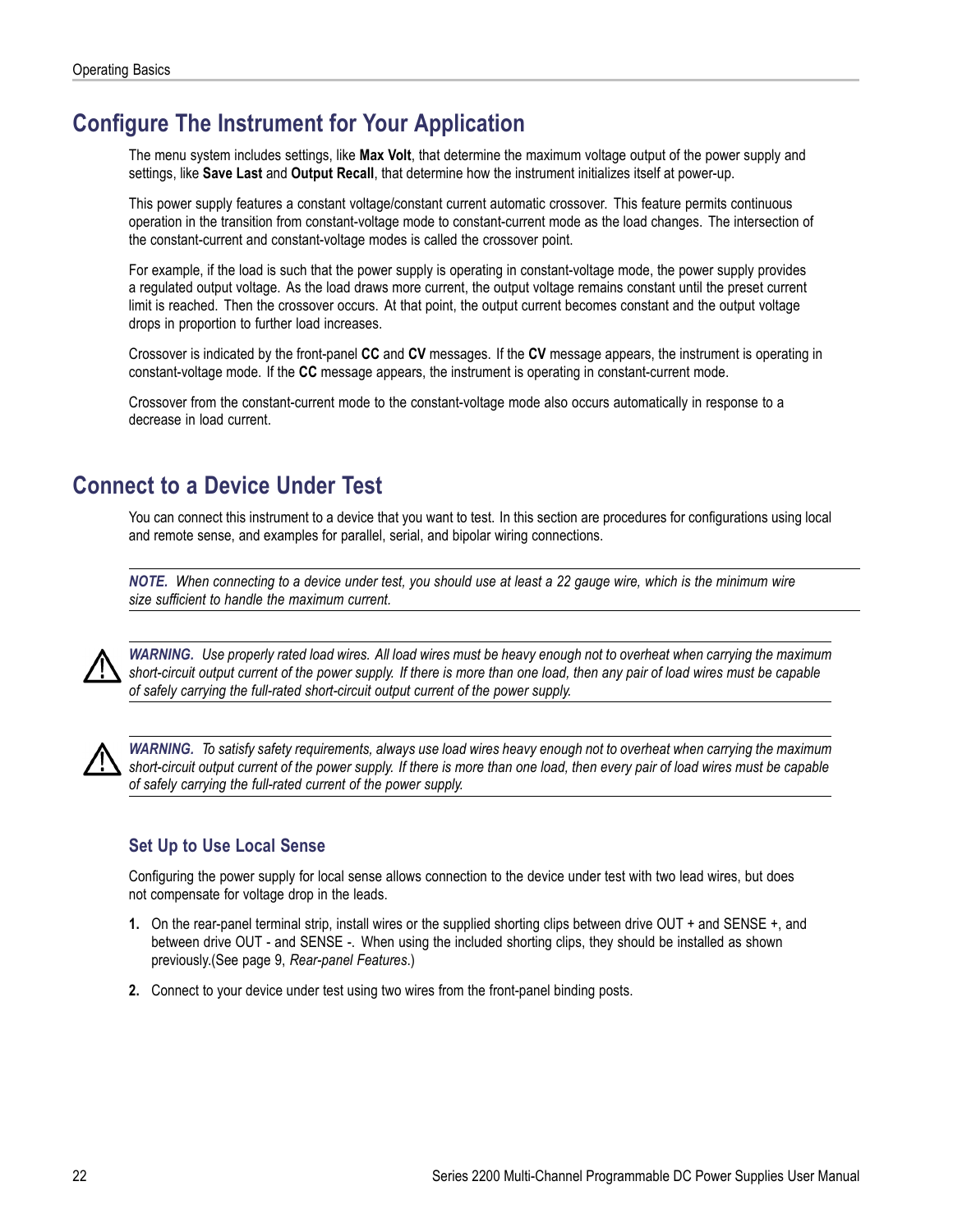#### <span id="page-30-0"></span>**Set Up to Use Remote Sense**

Use remote sensing to regulate the output voltage at the device under test. This feature lets you compensate for the voltage drop in the leads between the power supply front-end terminals and the device-under-test. To set the remote sensing mode:

- **1.** Remove any jumpers or shorting clip on the rear-panel terminal strip connectors between drive OUT + and SENSE + and between drive OUT – and SENSE –.
- **2.** Connect a pair of sense leads from SENSE + and SENSE to the device under test.



*CAUTION. To assure system stability, use jacketed, twisted-pair cables between the remote sense terminals of the instrument and the load.*

**3.** Connect a pair of drive leads from the drive OUT + and drive OUT - to the device under test.



Load (Device Under Test)

#### **Wiring in Series**

By wiring Channel 1 and Channel 2 in series, you can use your power supply to provide up to 60 V to a device under test. The following figure shows how to wire the outputs for Series operation. (See Figure 3.)

Your instrument can also be configured to read the combined voltage from two channels. See *Combine metering of Channel 1 and Channel 2 when outputs are wired in series* to learn how to set the instrument to measure the combined voltage. [\(See page 18.\)](#page-25-0)



**Figure 3: Series setup for model 2230-30-1 and device under test. Series setup for model 2220-30-1 is the same, but Channel 2 is on the far right.**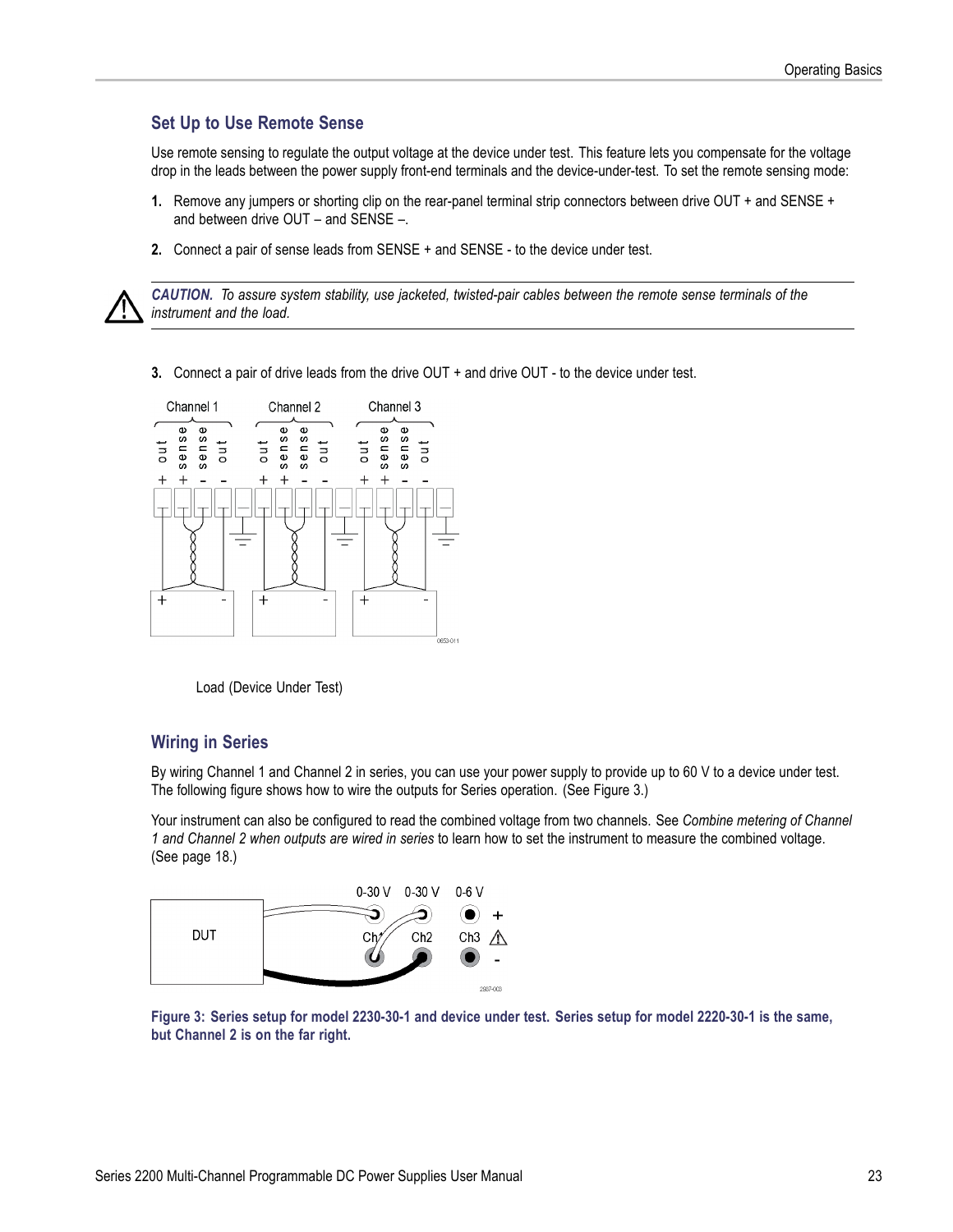### <span id="page-31-0"></span>**Wiring in Parallel**

By wiring Channel 1 and Channel 2 in parallel, you can use your power supply to provide up to 3 A to a device under test. The following figure shows how to wire the outputs for Parallel operation. (See Figure 4.)

Your instrument can also be configured to read the combined current from two channels. See *Combine metering of Channel 1 and Channel 2 when outputs are wired in parallel* to learn how to set the instrument to measure the combined current. [\(See page 18.\)](#page-25-0)



**Figure 4: Parallel setup for model 2230-30-1 and device under test. Parallel setup for model 2220-30-1 is the same, but Channel 2 is on the far right.**

#### **Wiring for Bipolar Applications**

The outputs of your instrument can be wired as a bipolar source. When testing a system in which independent positive and negative supplies are needed, the outputs should be wired as shown here. (See Figure 5.)

To make the positive and negative supplies track together, you can activate tracking. See *Use Tracking* to learn more about tracking and find out how to turn tracking on. [\(See page 18.\)](#page-25-0)



**Figure 5: Bipolar setup for model 2230-30-1 and device under test. Bipolar setup for model 2220-30-1 is the same, but Channel 2 is on the far right.**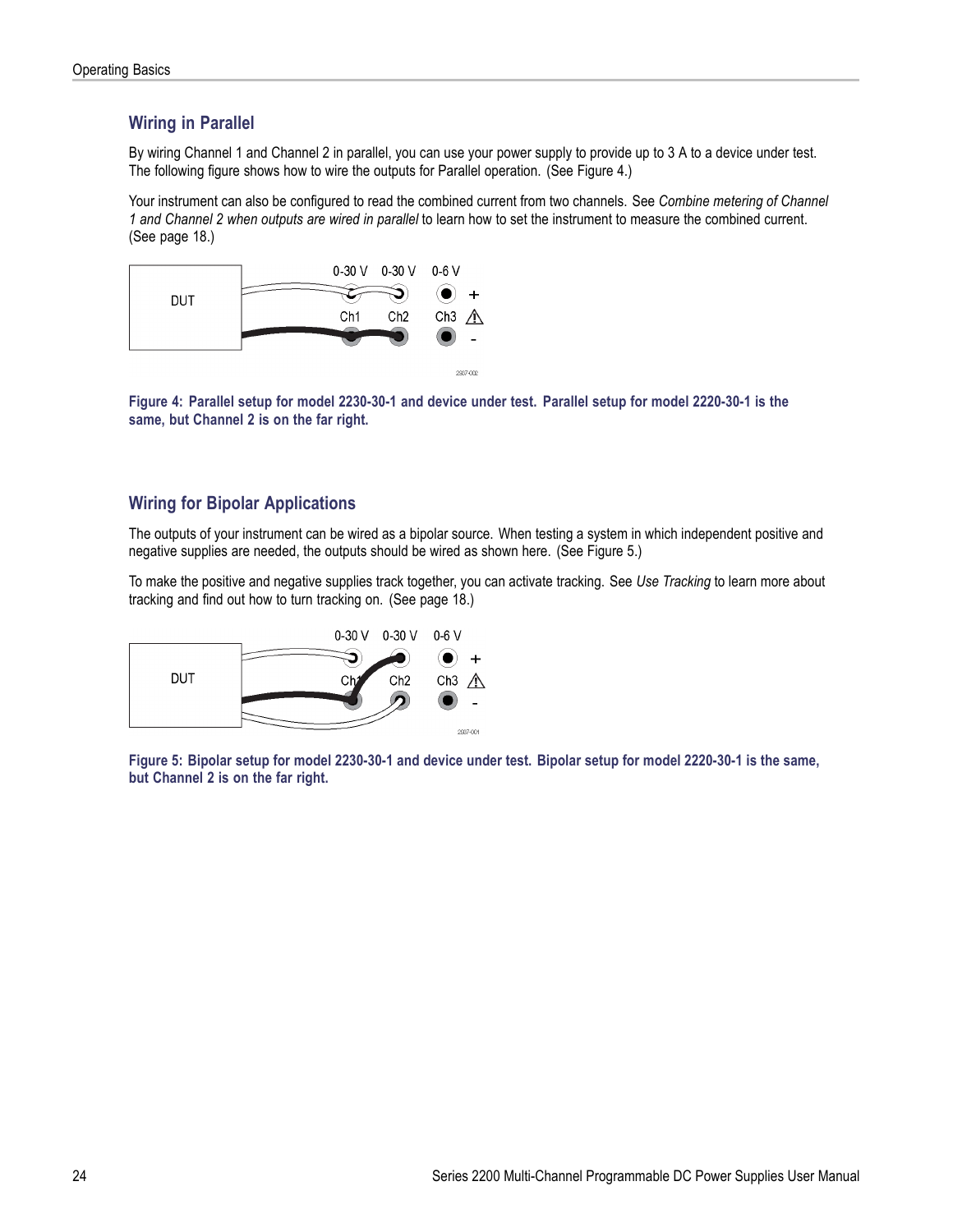# <span id="page-32-0"></span>**Index**

## **Symbols and Numbers**

[110 V/220 V selector switch](#page-17-0), [10](#page-17-0) [15-pin connector, 9](#page-16-0)

## **A**

[Accessories](#page-8-0) [optional, 1](#page-8-0) standard, [1,](#page-8-0) [2](#page-9-0)

### **B**

[Bipolar wiring, 18](#page-25-0) [Button](#page-13-0) [Channel select, 6](#page-13-0) [I-set](#page-12-0), [5](#page-12-0) [Menu, 6](#page-13-0) [On/off](#page-13-0), [6](#page-13-0) [Recall,](#page-13-0) [6](#page-13-0) [Save, 6](#page-13-0) [V-set](#page-12-0), [5](#page-12-0)

## **C**

[Channel select button, 6](#page-13-0) **[Channels](#page-25-0)** [combining, 18](#page-25-0) [combining in parallel](#page-25-0), [18](#page-25-0) [combining in series, 18](#page-25-0) **[Check](#page-21-0)** [current, 14](#page-21-0) [no power](#page-20-0), [13](#page-20-0) [voltage, 13](#page-20-0) **[Connectivity](#page-18-0)** [USB](#page-18-0), [11](#page-18-0) [Connector, 15–pin](#page-16-0), [9](#page-16-0) [Connectors](#page-12-0), [5](#page-12-0) [Crossover, 22](#page-29-0) **[Current](#page-29-0)** [constant](#page-29-0), [22](#page-29-0) [display, 5](#page-12-0) [limit adjustment](#page-23-0), [16](#page-23-0)

### **D**

[Display](#page-12-0), [5](#page-12-0) [Upper messages](#page-14-0), [7](#page-14-0)

# **E**

[Error messages](#page-14-0), [7](#page-14-0)

### **F**

[Features, iii](#page-6-0) [Front-panel](#page-18-0), [11](#page-18-0) indicators [and buttons, 5](#page-12-0) [Function button](#page-13-0) [Channel select, 6](#page-13-0) [I-set](#page-12-0), [5](#page-12-0) [Menu, 6](#page-13-0) [On/off](#page-13-0), [6](#page-13-0) [Recall](#page-13-0), [6](#page-13-0) [Save, 6](#page-13-0) [V-set](#page-12-0), [5](#page-12-0)

### **I**

[I-set button, 5](#page-12-0) [Installation](#page-19-0), [12](#page-19-0)

## **K**

[Key](#page-12-0) [arrow,](#page-12-0) [5](#page-12-0) [function, 5](#page-12-0) [number](#page-12-0), [5](#page-12-0) [Save and Recall](#page-12-0), [5](#page-12-0) [Key Sound, 20](#page-27-0) [Knob](#page-27-0) [Lock Set, 20](#page-27-0) [multipurpose](#page-12-0), [5](#page-12-0)

### **L**

[Local sense](#page-29-0), [22](#page-29-0)

### **M**

Max [Volt Set, 17](#page-24-0) [Menu button](#page-13-0), [6](#page-13-0) [Messages, 7](#page-14-0) [error, 7](#page-14-0) [Multipurpose](#page-12-0) [knob](#page-12-0), [5](#page-12-0) [Knob lock, 20](#page-27-0)

### **N** [No power, 13](#page-20-0)

# **O**

[On/off button, 6](#page-13-0) [Operating requirements, 4](#page-11-0) **[Operation](#page-23-0)** [current limit adjustment](#page-23-0), [16](#page-23-0) [recalling setups](#page-23-0), [16](#page-23-0) [saving setups, 16](#page-23-0) [voltage limit adjustment](#page-23-0), [16](#page-23-0) [Optional accessories, 1](#page-8-0) [Options, 1](#page-8-0) **[Output](#page-12-0)** [display, 5](#page-12-0) [Recall](#page-26-0), [19](#page-26-0)

### **P**

[Parallel wiring, 18](#page-25-0) [Power](#page-12-0) [button](#page-12-0), [5](#page-12-0) [off](#page-20-0), [13](#page-20-0) [on](#page-19-0), [12](#page-19-0) [socket](#page-16-0), [9](#page-16-0)

# **R**

[Rear-panel, 9](#page-16-0) [Recall](#page-13-0) [button](#page-13-0), [6](#page-13-0) [output state at power on, 19](#page-26-0) [parameters at power on](#page-26-0), [19](#page-26-0) Remote sense, [9](#page-16-0), [23](#page-30-0) **[Requirements](#page-11-0)** [operating, 4](#page-11-0)

## **S**

[Save button](#page-13-0), [6](#page-13-0) [Saving and recalling setups, 16](#page-23-0) [Series wiring, 18](#page-25-0) [Setting](#page-23-0) [current limit, 16](#page-23-0) [voltage limit, 16](#page-23-0) [Settings display, 5](#page-12-0) [Shorting clip, 9](#page-16-0) [Specifications, 2](#page-9-0)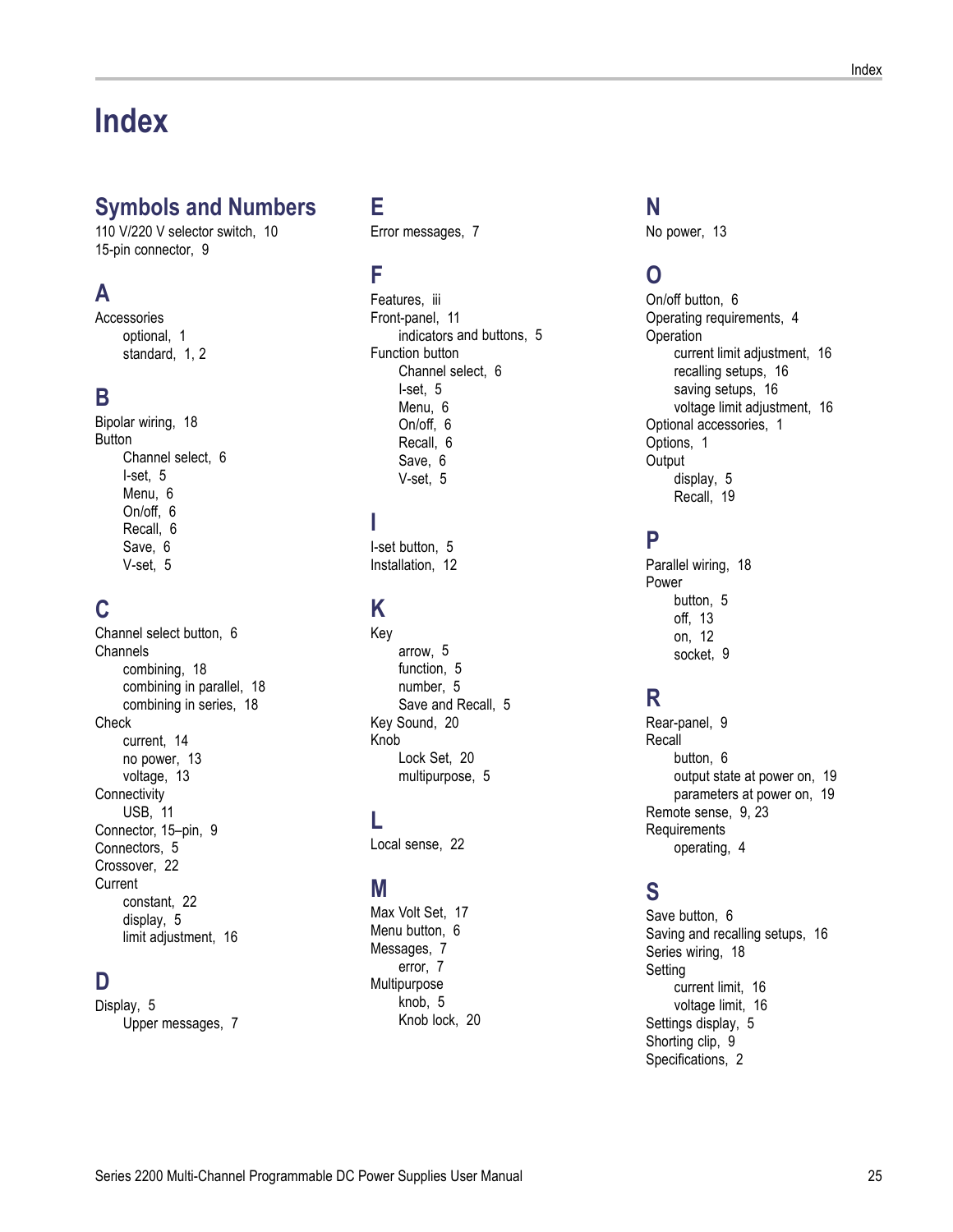Standard accessories, [1,](#page-8-0) [2](#page-9-0)

**T**

[Troubleshooting](#page-20-0), [13](#page-20-0)

**U** [USB Device port, 9](#page-16-0)

**V** [V-set button](#page-12-0), [5](#page-12-0) [Voltage](#page-29-0) [constant, 22](#page-29-0) [display](#page-12-0), [5](#page-12-0) [limit adjustment](#page-23-0), [16](#page-23-0) [setting maximum](#page-24-0), [17](#page-24-0)